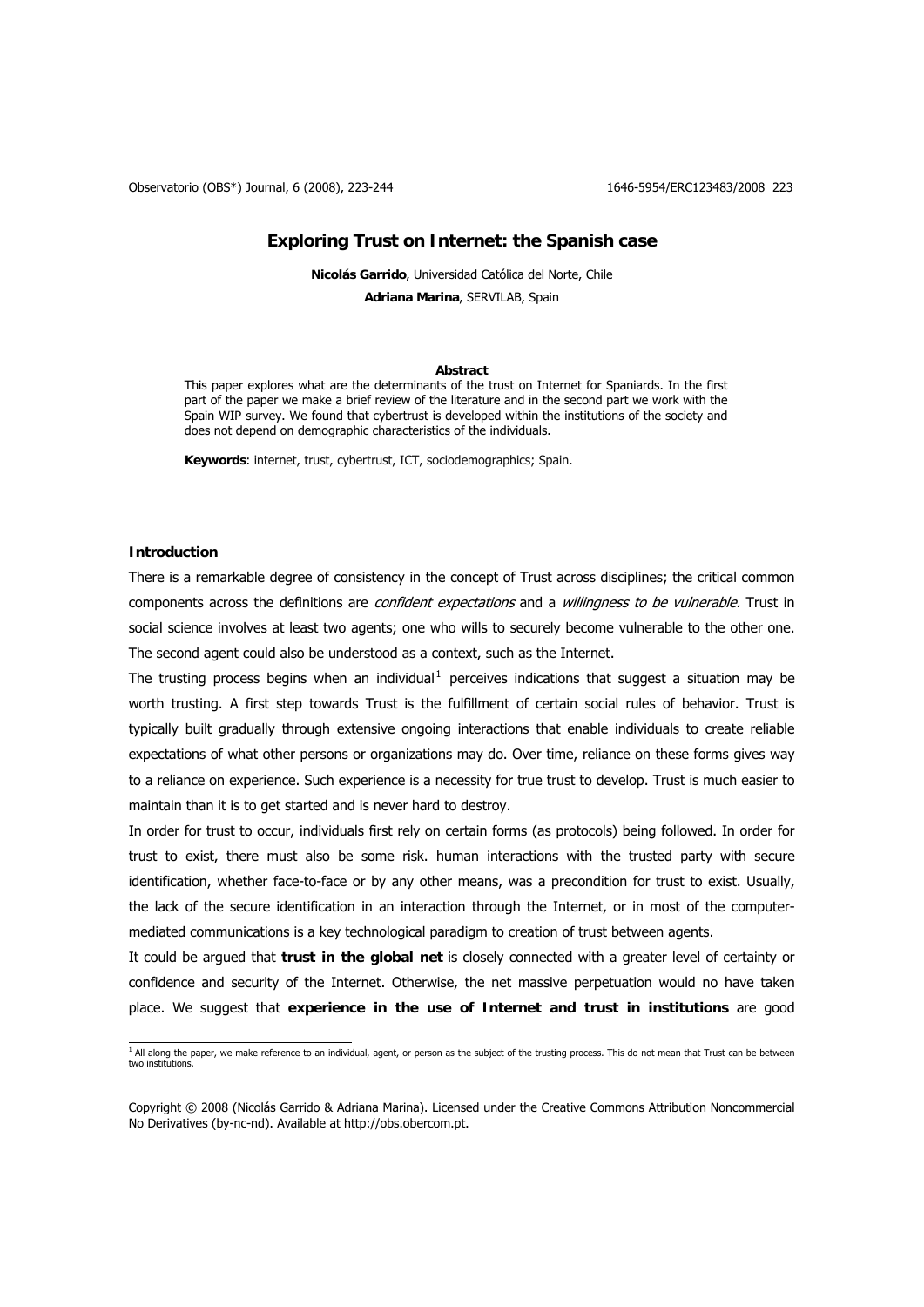alternative means of explanation. Last but no least, other previous estimates of Internet access suggest that trust in the Internet remains high enough to continue supporting its diffusion.

However, we will show that trusting the net does not imply trusting the information available in it. Anyone can lie on Internet. Nicknames and false date are very difficult to check. Actually, web auction sites like Amazon.com and E-bay.com have develop different strategies in order to raise their coustomers´ confidence on the products offered. These two enterprises believe they owe their success to the reputation systems. They enable to foster trust among strangers by creating long term relationships based on past events. The so called "shadow of future" appears to be an incentive for good behavior.

Finally taking into account the difference above mentioned and the econometric results we suggest **Cybertrust-Index**. We would also like to check if there is connection between each them and the level of internet use in the country. We expect to find a positive relationship between a country's cyber trust and the level of Internet use. Alternatively, a negative relation between the country's level of potential cyber trust growth and the level o Internet use is bound to arise.

# **Definition of trust**

As we suggested before, trust is a context-dependent multidimensional social concept whose relevant significant dimensions depend on the circumstances of the interaction. Some authors have conceptualized trust in cognitive or behavioral terms. The last aspects deal with the behavior that increases one's own vulnerability to others under conditions of interdependence, whereas the former deal with context-related beliefs about the trusted party that provide the context and justification for this behavior.

In general, research suggests that the cognitive aspects of trust deal with the beliefs that the trusted subject will behave ethically and will carry out expected commitments under conditions of vulnerability and dependence. Adopting this approach, it is possible to define trust as existing when one party has confidence in the exchange partner's reliability and integrity. On the other hand, emphasizing behavioral intent, trust is defined as a willingness to rely on an exchange partner in whom one has confidence.

Trust<sup>[2](#page-1-0)</sup> also is defined as "assured reliance on some person or thing: a confident dependence on the character, ability, strength, or truth of someone or something." However, the most conventional usage defines trust as "[…] a firm belief in the reliability or truth or strength etc. of a person or thing. [...] a confident expectation. [...] reliance on the truth of a statement etc. without examination" (Oxford English Dictionary).

<span id="page-1-0"></span><sup>&</sup>lt;sup>2</sup> (Webster's Dictionary)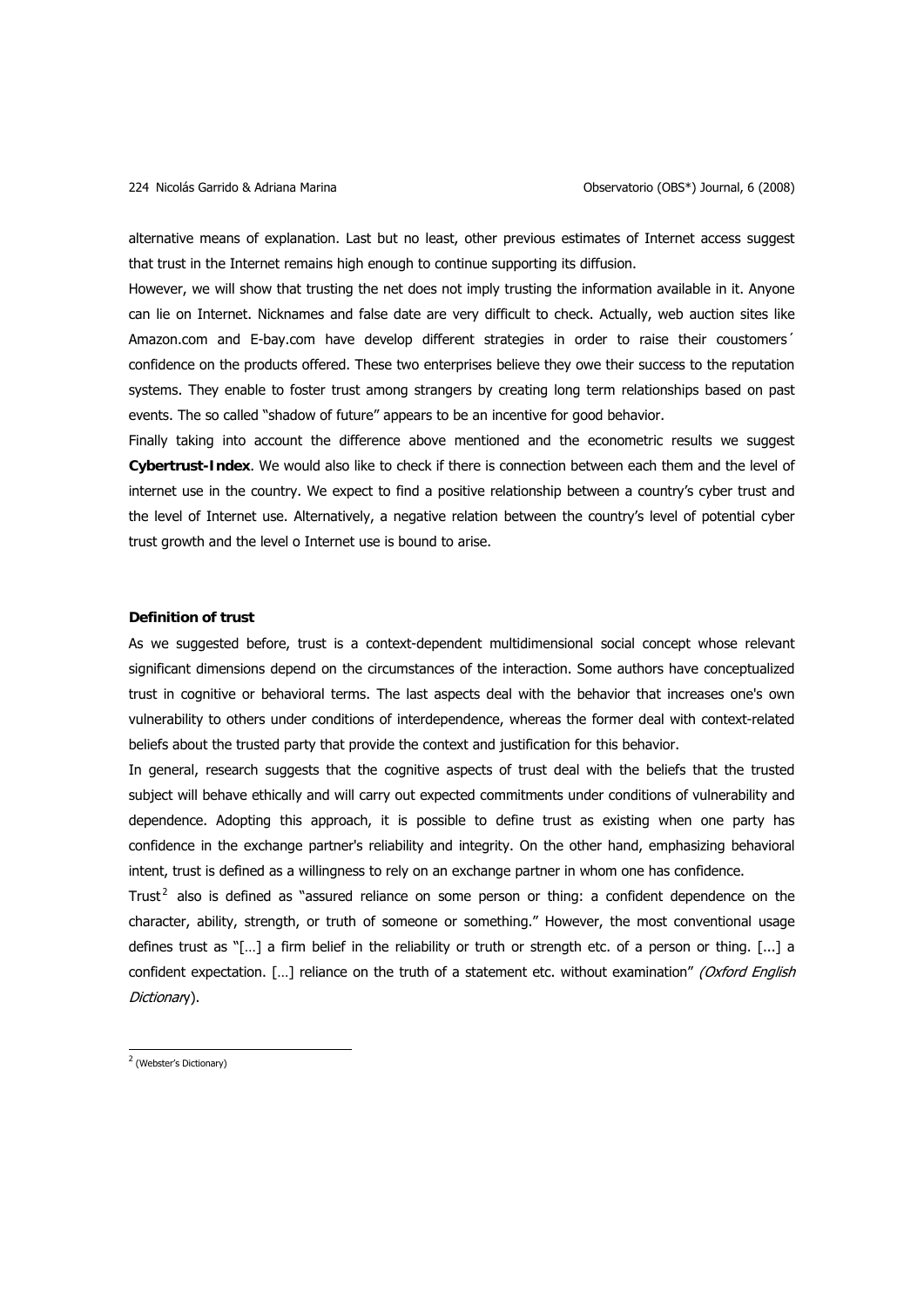Trust involves two parties: the trustier and the trusted. Trust itself is based on a circular relation between risk and action, both being complementary requirements. It is an attitude which allows for risk-taking decisions. A review of the economic literature on trust found that the existence of *uncertainty* between the agents involved was one factor present in most definitions of trust (Dutton et al. 2003). In order for trust to exist, there must also be risk. Without trust, risk is paralyzing; interaction simply does not take place. If the level of trust surpasses the threshold of perceived risk, then the trustier will engage in the [risk-taking in relationship]. Trust, then, enables action in the face of risk.

# **Trusting the net**

It is important to recognize that trust is understood by most parties to be a dynamic process. Trust deepens or retreats based on experience. Consequently, trust is weak in initial interactions, growing stronger over time.

Human interaction and identification with the trusted party, whether face-to-face or by any other mean that fosters confidence and security, is a precondition of trust. This *social context* is an important characteristic of trust because it is usually built through constructive interactions with *other people*. Consequently, direct or indirect human contact should contribute to build trust. Deliberately avoiding the creation of a social interaction and making the relationship devoid of a social presence reduces trust.

A key assumption is that computer-mediated communication, such as over the Internet, will undermine trust because it eliminates face-to-face interaction and the identification between agents. The commercialization of the Internet may well be regarded as a phase where such a new technological paradigm emerged.

Moreover, risks linked to Internet well out of the economic sphere (the socio-economic sub-system) and are reinforced by the lack of institutional arrangements. Faced with this double risk entrepreneurs must have substantial trust in order to overcome these risks and innovate. It is the high level of market uncertainties and absence of established "best practices" that turns the innovation extremely risky for entrepreneurs.

However, empirical evidence relating to the impact of ICTs on trust is still sparse and contradictory. Previous estimates of Internet access suggest that trust in the Internet remains high enough to continue supporting its diffusion.

Theoretically, it is argued that trust works as a cultural resource, making economic exchange and transactions more productive by reducing its costs. Trust, not only does reduce transaction costs but it also enhances the flow of information. Trust as a cultural resource raises the overall innovative capacity of a social system, since it allows economic and also political agents to take advantage of their extended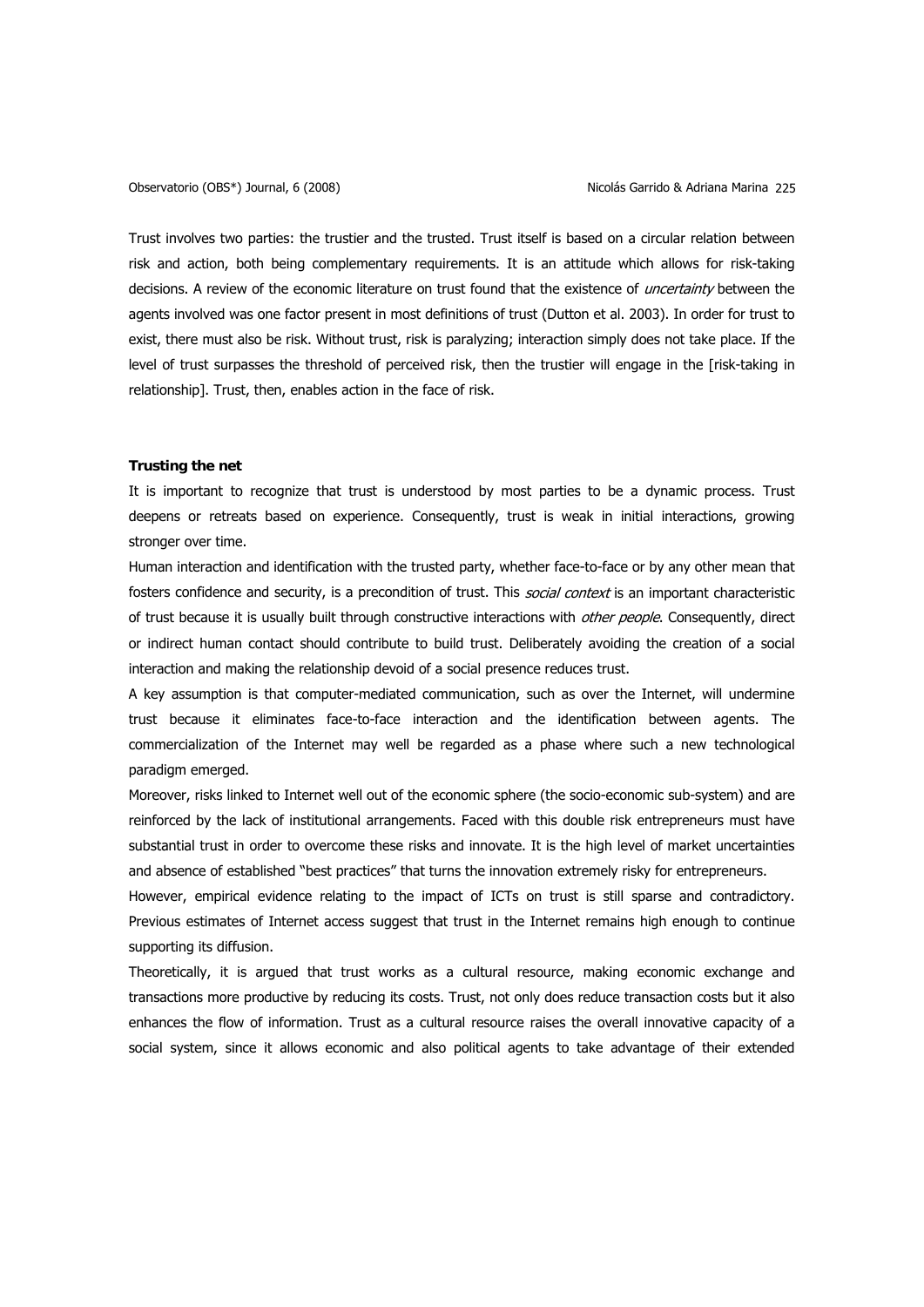potential for action. The matching process between the socio-economic and the socio-institutional subsystems may therefore be substantially accelerated, leading to a faster diffusion of the new technological style. Trust is of fundamental importance for this to happen.

As shown in [Figure 1](#page-3-0) users' experiences on the Internet might then raise or lower their level of 'cyber trust'. Trust is likely to shape what is done online, such as whether a person shops, banks electronically or cyber chats with others (Urban, and Sultan 2000). There are strong arguments that trust can be enhanced by making effective use of the vast amount of information and new forms of online social networks available through Internet-based interactions.



Figure 1: Experience and Uncertainity on Internet

<span id="page-3-0"></span>Someone could feel tempted to think that trust in the net will be enhanced as a person learns more about the technology. However, this is not a must. Information can create, rather than reduce, uncertainty. Donald MacKenzies (1999:43-6) suggested that people with few o no contact at all with technology are likely to feel that technology is not trustworthy. On the opposite side, those in constant connection with the net, such as web developers or content producers, are not expected to rely on the net either. They are likely to understand and deal with some background issues concerning privacy and security. Finally, usual users who are not aware of the perspective internet threats are expected to feel little uncertain about it.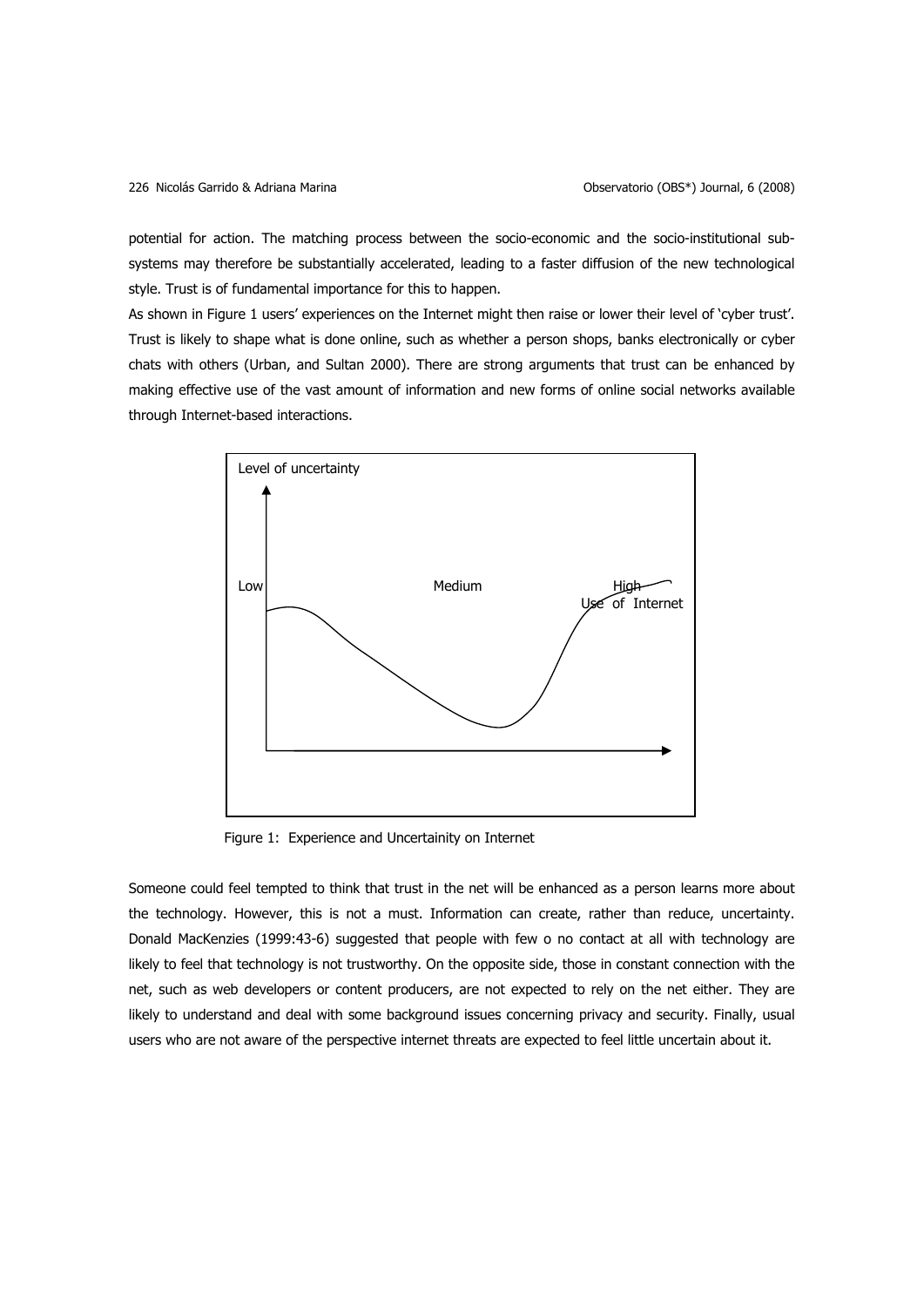### **Trust the net's information**

Trust in the information provided by the global net is closely connected with its level of certainty and reliability. In order to verify what is the perception of people about the reliability and accuracy of information on Internet, we collect the answers given to the question: **"How much of the information on Internet do you think is reliable and accurate?**". There are five possible answers: all of it, most of it, about half of it, a small part of it and none of it.

[Figure 2](#page-4-0) shows the distribution of answers that the individuals give for the 2003 and 2005 survey. The distribution is similar through both years. However, there is a reduction of the reliability of information from 2005 to 2003. Spaniards become less confident about *most* of the information found on Internet, and the share of Spaniards declaring that they are not confident about the information on Internet has growth from 2003 to 2005.



<span id="page-4-0"></span>Figure 2: Information on the Internet

More than 70% in both samples considered information on the internet reliable. Notice that in this case, the individuals do not exchange any kind of information. Moreover, they are able to choose the source of information. In another words, if an individual trusted before in the information provided by the Spaniard news paper "El País", there is nothing that suggest that they will mistrust the digital webpage of "El País". In order to explore for variables explaining the answer given by the Spaniards during the 2003 and 2005 WIP survey, we use an ordinal regression model based<sup>[3](#page-4-1)</sup> on McCullagh(1980).

<span id="page-4-1"></span> $^3$  The ordinal regression model is a generalization of the general linear model where the dependent variable does not follow a normal continuous distribution function.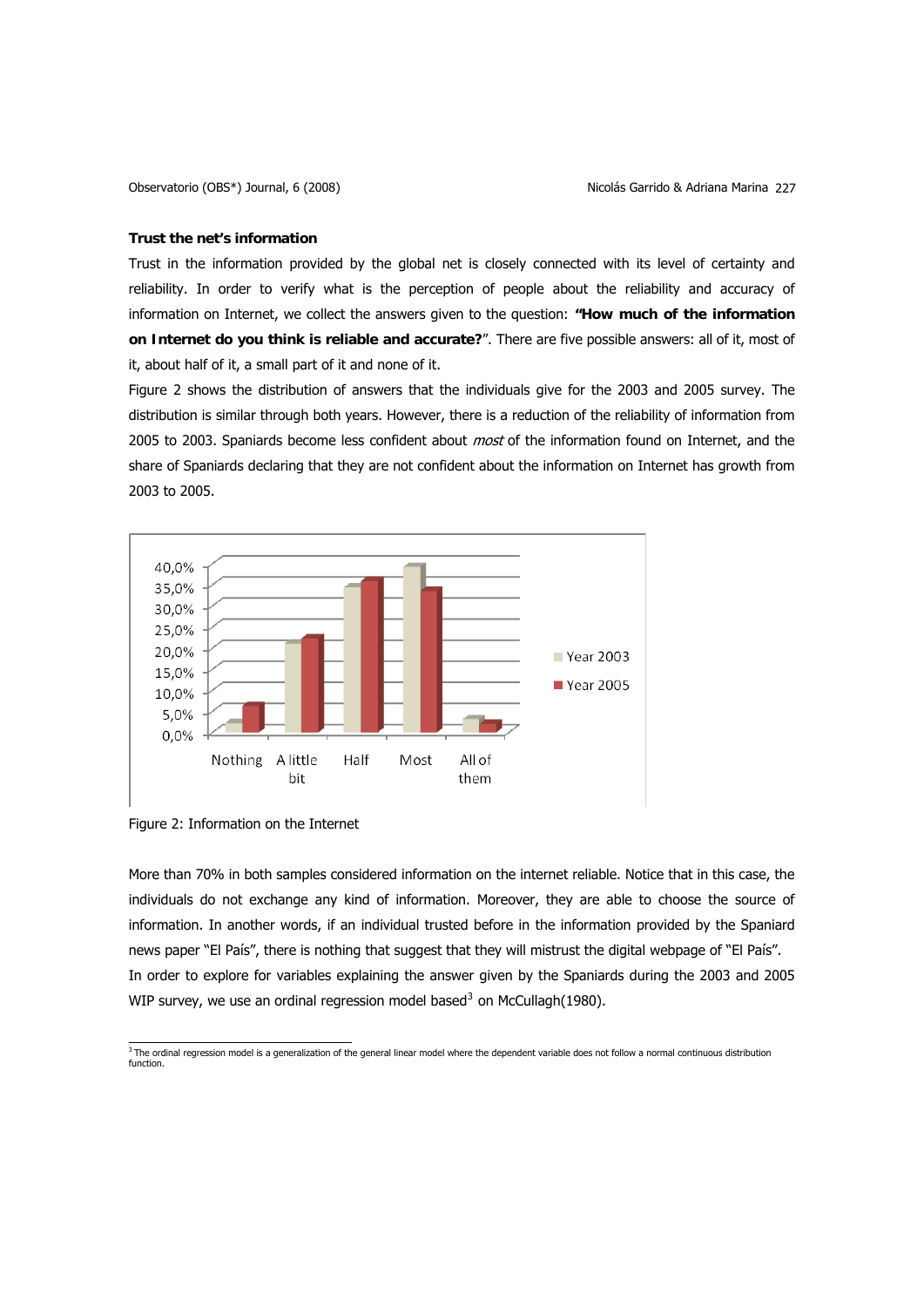Formally the econometrical specification of the ordinal model is

$$
Y = g(\alpha + \beta X) + \varepsilon
$$

Where g(.) is the function that break the linear relationship between the independent X and the dependent Y. Notice that in our case the dependent variable might be either of 5 categories. Indeed, the requirement of introducing a non-linearization is product of the ordinal answers. The ordinal model is presented as,

$$
f(Y) = \alpha + \beta X
$$

Where f(.) is known as the link function. The vector of parameters  $a = \{a_1,...,a_5\}$  are thresholds for each of the categories which are correspondents to the intercept in linear regression models, and X are the set of independent variables.

The values of the parameters  $\beta$  are the same for all the categories. The differences between the categories are captured by the α's. These differences imply that the results will be a set of parallel lines or planes-one for each category of the dependent variable Y.

There are many possible link functions and we choose one of them according to the distribution of the dependent data. Given the distribution of the answers we have choose the inverse of the Cauchy distribution function because the answers are not evenly distributed and there is neither concentration in the higher values nor in the lower ones<sup>[4](#page-5-0)</sup>. Moreover we have explored with a probit and a logistic link function, obtaining lower performance than with Cauchy distribution.

## **The independent variables**

The independent variables are composed by age, gender, years of schooling and household's income. A variable representing whether the individual is an internet user or not; a variable that captures the experience of the user on Internet and the square of the experience variable to capture the certainty through. The experience is measure as the number of years the individual has been using internet.

The *certainty trough* (Mackenzie 1999, [Figure 1](#page-3-0)) relate the years of experience using Internet with the certainty that people have about the net. Those with no knowledge about internet, are likely to be more uncertain about the uses of internet, while those who knows better Internet, have knowledge about the multiple problems, therefore they are more uncertain about it. Users with middle experience are less aware of the complexity of the technology, but more confident than newcomers. Therefore, they are willing to trust on Internet. Notice that the relationship between experience and trust is supposed to be nonlinear. Therefore, we include the square of experience to capture this nonlinearity.

<span id="page-5-0"></span> 4 Although similar to a normal distribution function, the Cauchy distribution has heavier tails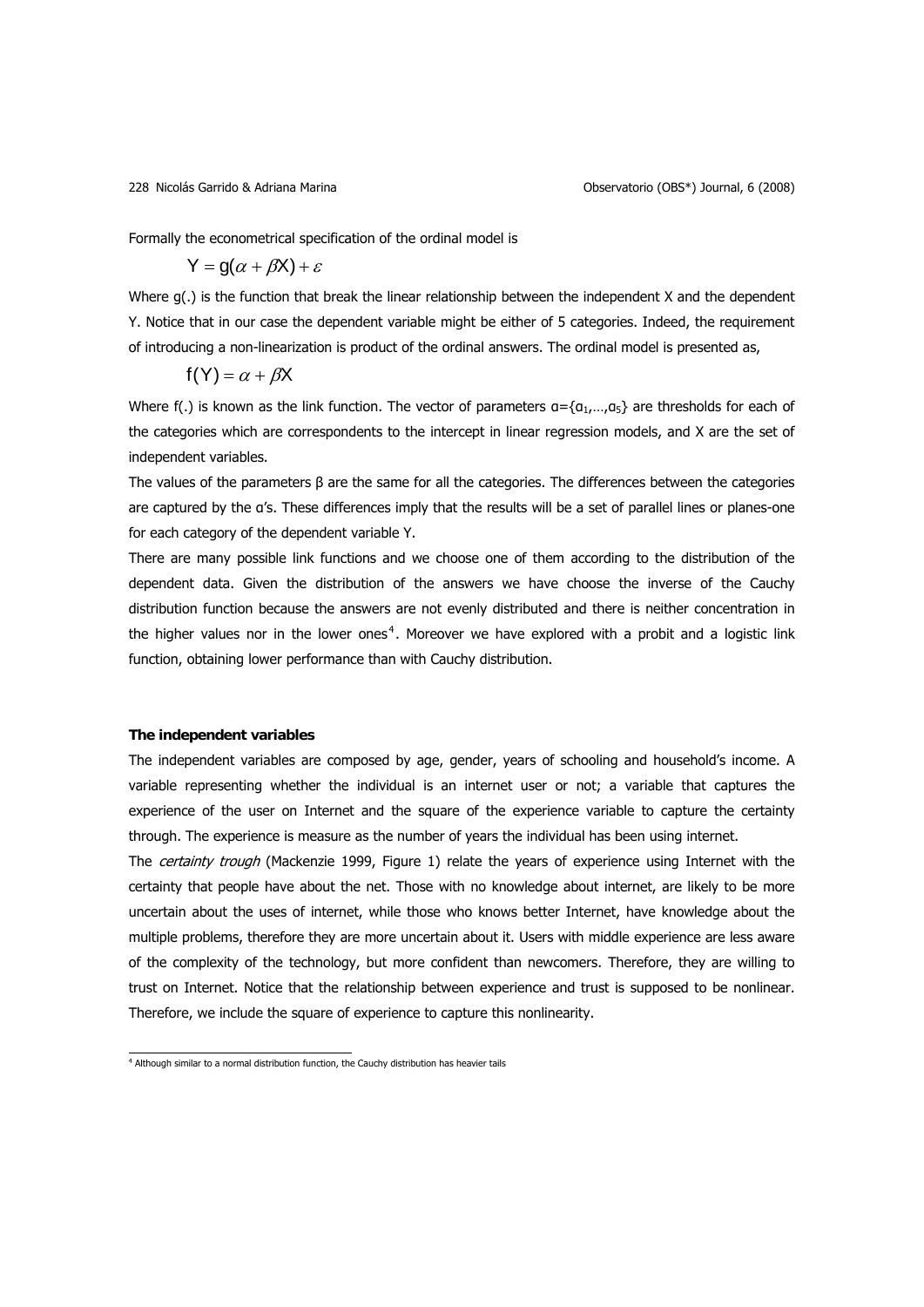Trust on Institutions is based on a principal component analysis for categorical data to the question<sup>[5](#page-6-0)</sup> where the individuals were asked to give their degree of trust on a set of eight institutions.

We compute two dimensions that explain more than 60% of the variance of the answers. The first dimension capture whether people trust on institutions. The second dimension captures how positivist is the individual. Thus positive values of this last dimension means that individual believe in science, where negative values mean that individual trust on religious and government.

We present the results of our estimation in [Table](#page-7-0) **1** and [Table](#page-8-0) **2**. In the specification there are three dummy variables that capture what is the relationship between the individual and the technology.

The last two rows of the tables are the likelihood of the model. Higher is the likelihood, better is the model compared to a naive model. The last rows, the test of location parameters, capture whether the individuals really make a difference between their ordinal questions. In all the cases in our table the individuals really make difference between their five questions that they answer.

<span id="page-6-0"></span> $<sup>5</sup>$  In the WIP survey for Spain, the Q1220.</sup>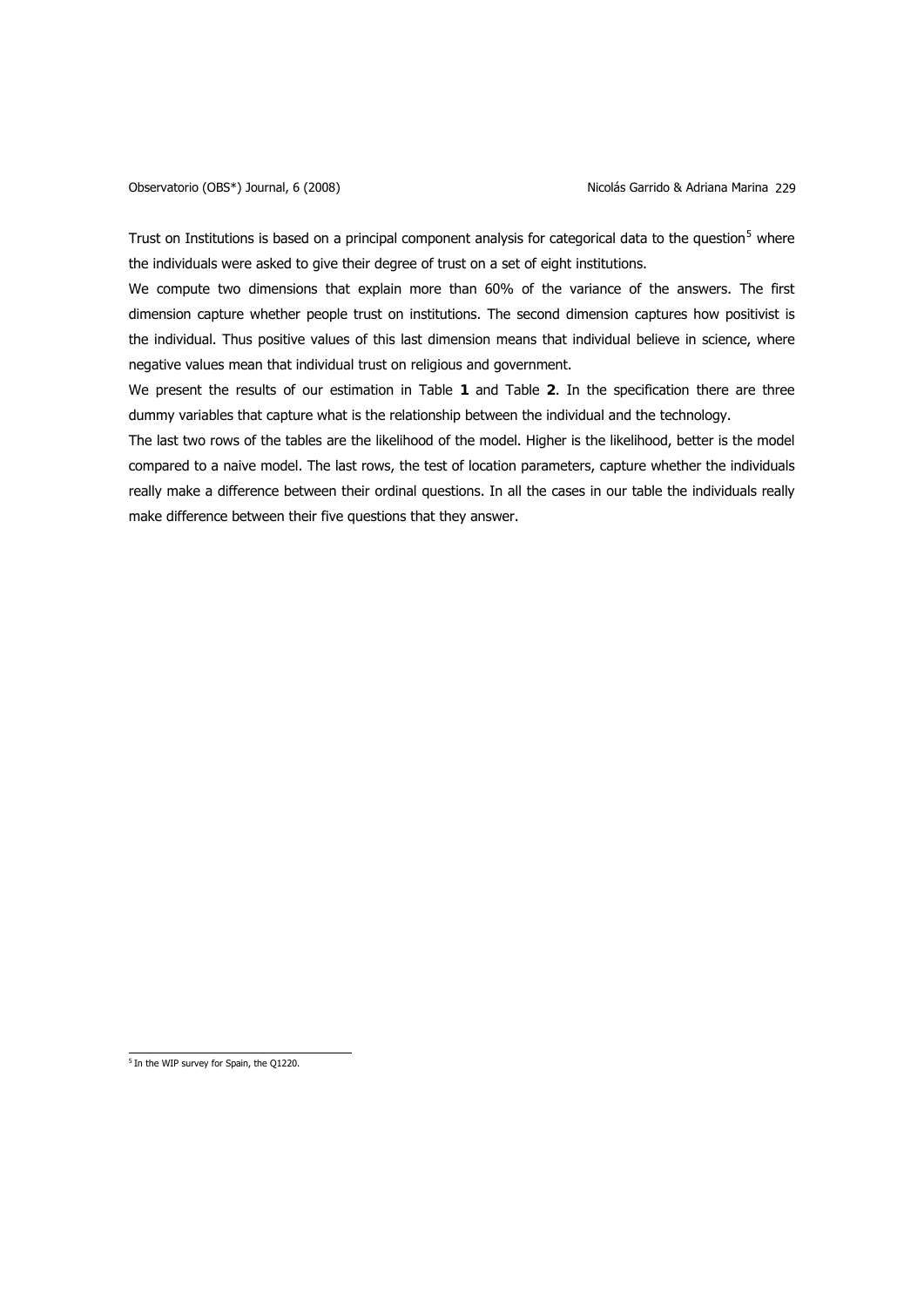# 230 Nicolás Garrido & Adriana Marina **Observatorio (OBS<sup>\*</sup>)** Journal, 6 (2008)

<span id="page-7-0"></span>Table 1: Estimated parameters for 2003<sup>[6](#page-7-1)</sup>

|                                    | Reliability and Accuracy of Information in Internet |          |         |          |          |          |
|------------------------------------|-----------------------------------------------------|----------|---------|----------|----------|----------|
| Age                                | $-0.004$                                            | $-0.002$ | 0.004   | 0.004    | 0.001    | 0.00     |
|                                    | (0.60)                                              | (0.81)   | (0.62)  | (0.674)  | (0.925)  | (0.96)   |
| Sex (Male)                         | 0.334                                               | 0.399    | 0.354   | 0.376    | 0.37     | 0.391    |
|                                    | (0.08)                                              | (0.07)   | (0.113) | (0.096)  | (0.09)   | (0.08)   |
| Education                          | 0.057                                               | 0.061    | 0.028   | 0.028    | 0.044    | 0.044    |
|                                    | (0.10)                                              | (0.179)  | (0.562) | (0.556)  | (0.364)  | (0.362)  |
| Household's Income                 | 0.022                                               | 0.029    | 0.0     | 0.006    | 0.003    | 0.005    |
|                                    | (0.872)                                             | (0.848)  | (0.99)  | (0.968)  | (0.986)  | (0.976)  |
|                                    |                                                     |          |         |          |          |          |
| <b>Internet User</b>               |                                                     |          | 0.579   | 0.566    |          |          |
|                                    |                                                     |          | (0.021) | (0.01)   |          |          |
|                                    |                                                     |          |         |          |          |          |
| <b>Internet Experience</b>         |                                                     |          |         |          | 0.152    | 0.185    |
|                                    |                                                     |          |         |          | (0.103)  | (0.052)  |
| <b>Internet Experience Square</b>  |                                                     |          |         |          | $-0.012$ | $-0.013$ |
|                                    |                                                     |          |         |          | (0.200)  | (0.156)  |
| Trust in Institutions              |                                                     | 0.319    | 0.362   | 0.349    | 0.354    | 0.342    |
|                                    |                                                     | (0.006)  | (0.002) | (0.004)  | (0.003)  | (0.005)  |
| Positivist                         |                                                     | 0.171    | 0.159   | 0.142    | 0.162    | 0.145    |
|                                    |                                                     | (0.165)  | (0.199) | (0.254)  | (0.19)   | (0.245)  |
| Does not like Tech                 |                                                     |          |         | $-0.980$ |          | $-1.03$  |
|                                    |                                                     |          |         | (0.473)  |          | (0.448)  |
| Tech Indifferent                   |                                                     |          |         | $-0.618$ |          | $-0.716$ |
|                                    |                                                     |          |         | (0.653)  |          | (0.60)   |
| Like Tech                          |                                                     |          |         | $-0.451$ |          | 0.628    |
|                                    |                                                     |          |         | (0.743)  |          | (0.684)  |
|                                    |                                                     |          |         |          |          |          |
| -2 Log Likelihood <sup>7</sup>     | 6.934                                               | 12.03    | 17.44   | 21.803   | 14.93    | 18.48    |
|                                    | (0.13)                                              | (0.06)   | (0.015) | (0.026)  | (0.06)   | (0.102)  |
| <b>Test of Location Parameters</b> | 22.74                                               | 26.46    | 32.84   | 65.01    | 31.37    | 53.22    |
|                                    | (0.03)                                              | (0.09)   | (0.04)  | (0.001)  | (0.143)  | (0.03)   |

<span id="page-7-2"></span><span id="page-7-1"></span><sup>&</sup>lt;sup>6</sup> In parenthesis there is the p-value of the null hypothesis that the parameter is zero.<br><sup>7</sup> This is a likelihood ratio test of the model against one in which all parameter coefficients are 0 (except the intercept, if in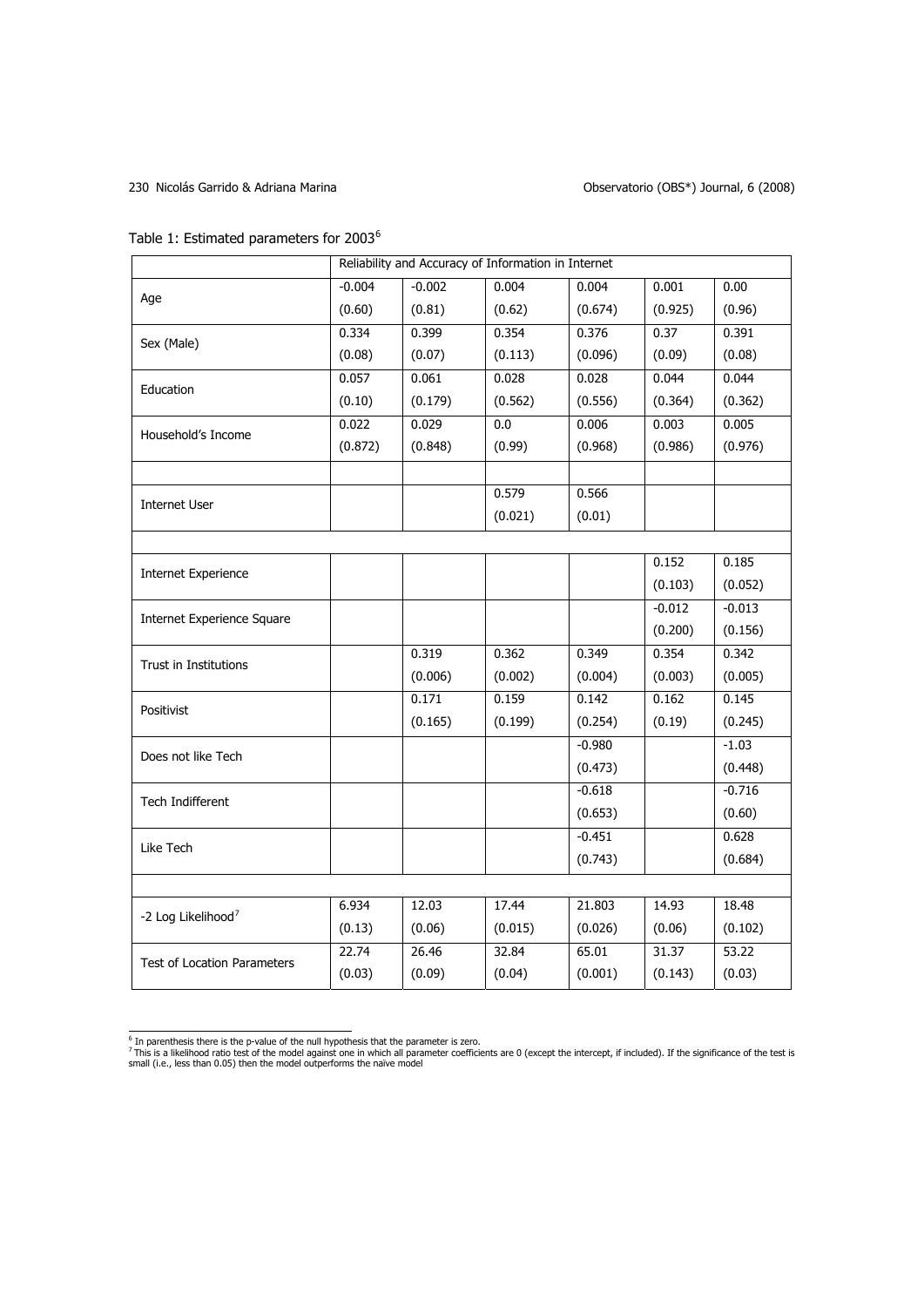# Observatorio (OBS\*) Journal, 6 (2008) (Observatorio (OBS\*) Journal, 6 (2008)

# Table 2: Estimated parameters for 2005

<span id="page-8-0"></span>

|                                    | Reliability and Accuracy of Information in Internet |          |         |         |          |          |
|------------------------------------|-----------------------------------------------------|----------|---------|---------|----------|----------|
|                                    | $-0.008$                                            | $-0.007$ | 0.001   | 0.001   | 0.000    | 0.001    |
| Age                                | (0.26)                                              | (0.384)  | (0.931) | (0.89)  | (0.978)  | (0.943)  |
| Sex (Male)                         | $-0.011$                                            | 0.187    | 0.108   | 0.115   | 0.076    | 0.074    |
|                                    | (0.959)                                             | (0.458)  | (0.672) | (0.661) | (0.77)   | (0.781)  |
| Education                          | 0.053                                               | 0.110    | 0.078   | 0.073   | 0.074    | 0.068    |
|                                    | (0.086)                                             | (0.008)  | (0.071) | (0.097) | (0.085)  | (0.121)  |
|                                    | 0.583                                               | 0.554    | 0.481   | 0.479   | 0.448    | 0.445    |
| Household's Income                 | (0.00)                                              | (0.001)  | (0.004) | (0.005) | (0.008)  | (0.009)  |
|                                    |                                                     |          | 0.741   | 0.736   |          |          |
| Internet User                      |                                                     |          |         |         |          |          |
|                                    |                                                     |          | (0.015) | (0.018) |          |          |
|                                    |                                                     |          |         |         |          |          |
| <b>Internet Experience</b>         |                                                     |          |         |         | 0.273    | 0.27     |
|                                    |                                                     |          |         |         | (0.004)  | (0.005)  |
| <b>Internet Experience Square</b>  |                                                     |          |         |         | $-0.016$ | $-0.015$ |
|                                    |                                                     |          |         |         | (0.055)  | (0.064)  |
| Trust in Institutions              |                                                     | 0.49     | 0.516   | 0.501   | 0.516    | 0.501    |
|                                    |                                                     | (0.00)   | (0.00)  | (0.00)  | (0.0)    | (0.0)    |
| Positivist                         |                                                     | 0.181    | 0.217   | 0.268   | 0.211    | 0.259    |
|                                    |                                                     | (0.205)  | (0.13)  | (0.06)  | (0.142)  | (0.077)  |
| Does not like Tech                 |                                                     |          |         | 1.711   |          | 1.768    |
|                                    |                                                     |          |         | (0.038) |          | (0.031)  |
| Tech Indifferent                   |                                                     |          |         | 1.69    |          | 1.738    |
|                                    |                                                     |          |         | (0.04)  |          | (0.036)  |
| Like Tech                          |                                                     |          |         | 2.029   |          | 2.04     |
|                                    |                                                     |          |         | (0.03)  |          | (0.033)  |
|                                    |                                                     |          |         |         |          |          |
| -2 Log Likelihood                  | 31.106                                              | 37.984   | 44.203  | 53.44   | 48.77    | 58.104   |
|                                    | (0.0)                                               | (0.00)   | (0.00)  | (0.00)  | (0.00)   | (0.0)    |
| <b>Test of Location Parameters</b> | 22.19                                               | 92.48    | 563.7   | $\Box$  | 89.95    | 90.484   |
|                                    | (0.035)                                             | (0.00)   | (0.00)  |         | (0.0)    | (0.0)    |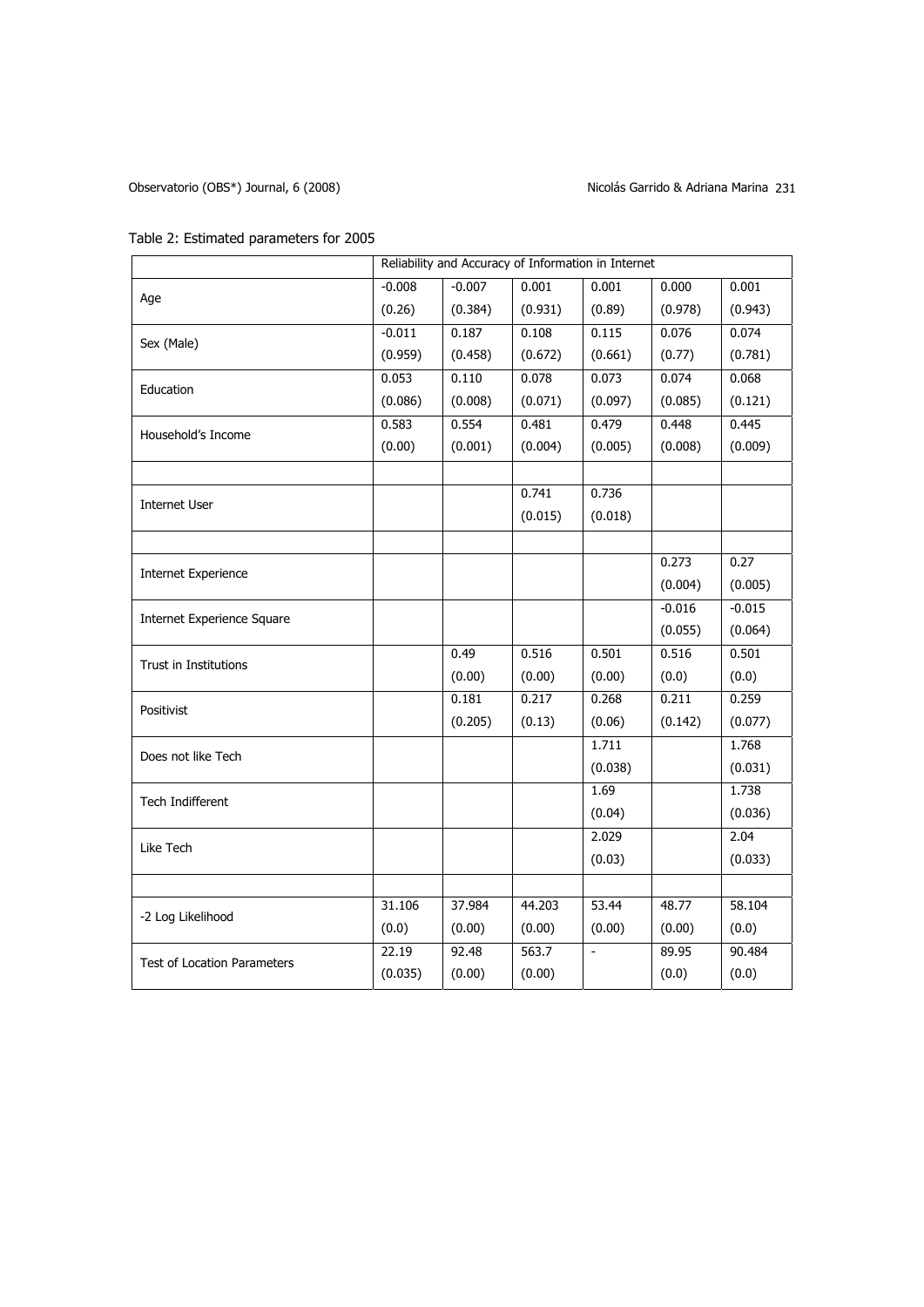## **Analysis of the results**

The general significativity of the model is good. The likelihood test for both years, in almost all the cases is significative. Therefore the variables that we use in the model contribute to explain the trust on information. In all the cases, in both years, the last line of the tables shows that there are differences between the opinions of people about the trust on the information.

Notice that for both periods the age of the individuals is not significant. It does not contribute to explain the people's trust.

For 2003, males think that that the information in Internet is reliable and accurate. For the 2005 survey, this is not clear, and the variable becomes statistically not significant.

Education is significative for the 2005 but it is not the case for the 2003 survey. For the 2005 period, it is possible to say that the higher is the education, the higher is the level of reliability that users have about information.

Household's income is one of the strongest variables to explain the trust of people in internet's information. Higher the household's income, higher is the opinion about the accuracy and reliability of information in Internet. However, the estimated parameters are not significative for year 2003.

Trust on Institutions and whether the interviewed is user or not of Internet are relevant variables to explain individual opinion about information. Both are positive and significative.

Notice that the attitude of the individuals to the technology has the correct intensity. Less technophobe an individual lower is his opinion about information on the Internet. On the other hand, more willing to use technology is the individual means that he trusts on the information on the Internet. However, in all the cases this parameters are not significative, therefore we can not assure that this is a causal effect.

In this model, we did not find evidence of the "certainty trough" mentioned in McKenzie (1999). The coefficient of the square experience is negative. Thus, although experience contribute positively to increase the opinion about the reliability, the negative coefficient of the square indicates that when individuals are less experienced and more experienced their opinion is lower than the group of individuals with an average experience. In other words, we obtain the opposite result to the "certainty trough".

# **People trust the information in net … and the net itself?**

Internet represents a set of services for individuals. It is more than just information. Indeed, trust on Internet is different from trust in the information available on the Internet. We now want to show that individuals do not relate the trust on the information on Internet with the trust on the Internet. We use as a proxy of **people's trust on Internet**, the answer to the question: **how much do they trust on the**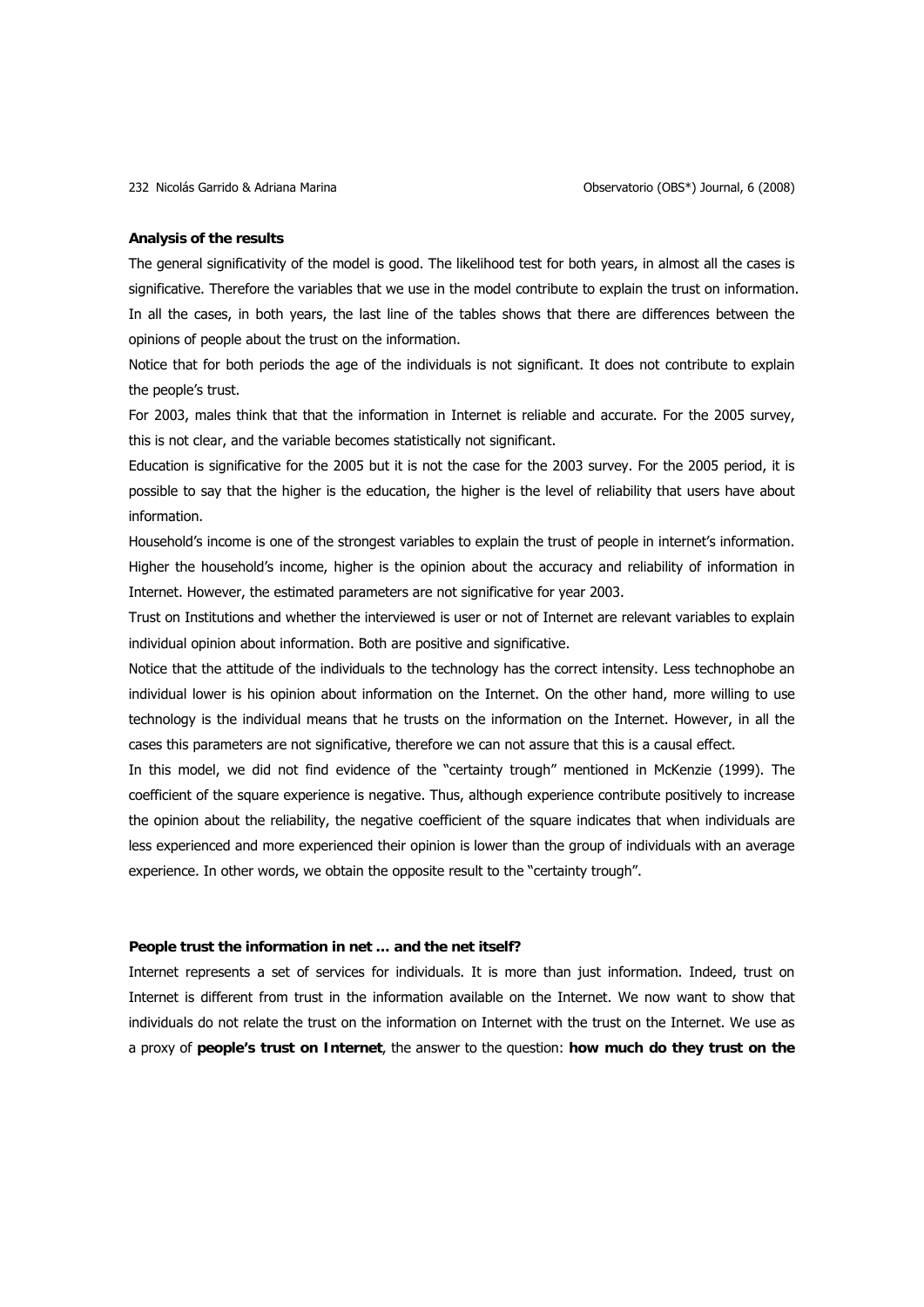**people that lead or "make" Internet**. Although this answer does not capture directly the trust of the individuals on the Internet, it can be used as a proxy to obtain that information.

Using this proxy of trust or Internet, we compute a non-parametric correlation test<sup>[8](#page-10-0)</sup> (Spearman's rho) with the answers available for the question of trust on the information on Internet.

<span id="page-10-1"></span>Table 3: Correlation between trust on Information and trust on Internet

|                       | 2003  | 2005  |
|-----------------------|-------|-------|
| Spearman's rho        | 0.256 | 0.313 |
| Significance p-values |       | 0.0   |

According to the results shown in [Table 3](#page-10-1) we conclude that although the correlation for both years is positive and significative, it is low. Therefore, it seems to be no correlation between the opinion of people about the trust of the information on the Internet and our proxy of trust on Internet itself.

This lack of correlation leads us to estimate the model of the previous section using as dependent variable the **Trust on Internet** declared by individuals.



Figure 3: Distribution of answers about the Trust on the people that lead Internet

<span id="page-10-0"></span>In this case, instead of using a Cauchy (the inverse of Cauchy) link function, we use a Logit link function because the answers of the people are evenly distributed. Although for both years there is a higher <sup>8</sup> See the classic work by Charles Spearman (1904).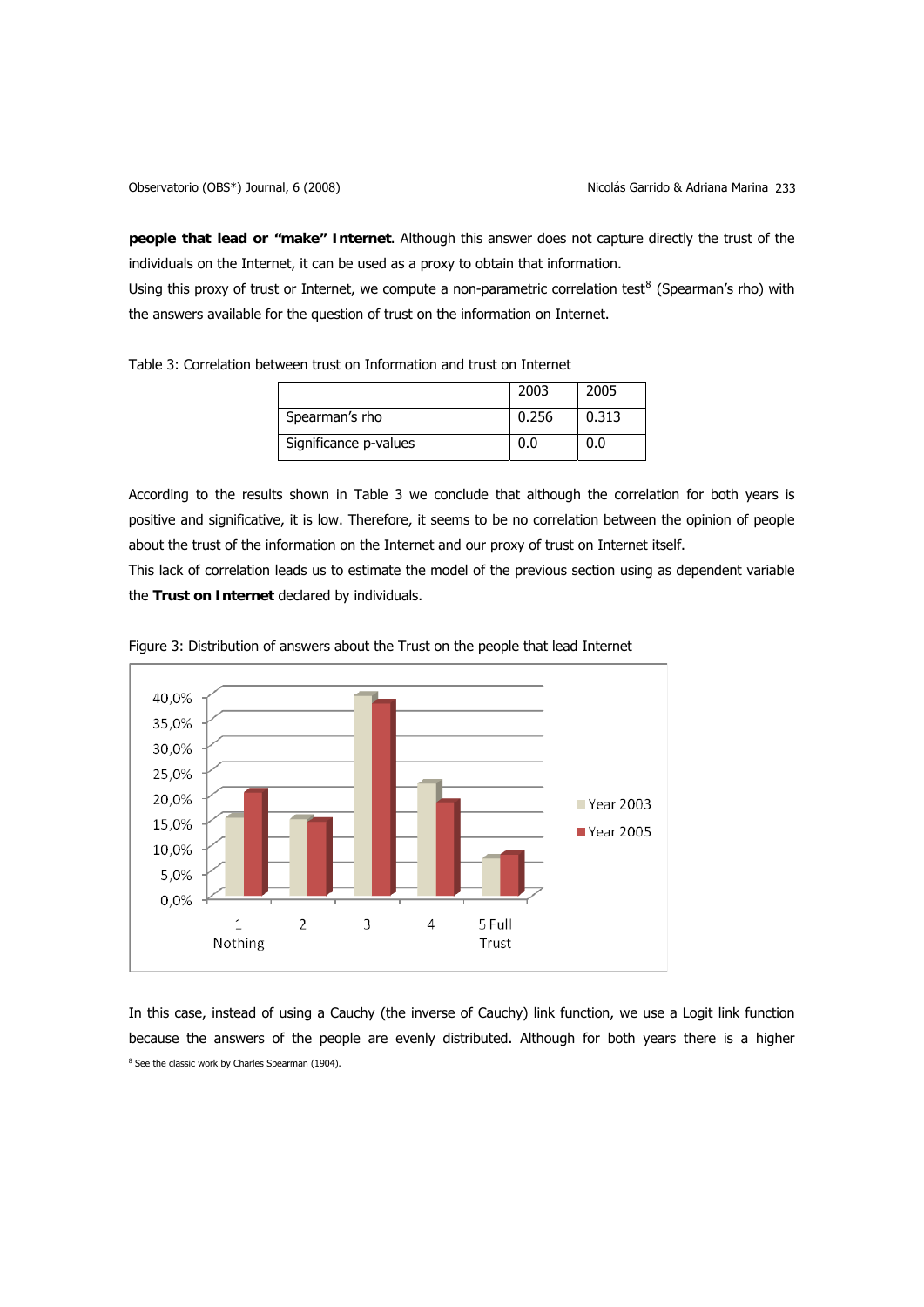concentration on the centre, the answers are more evenly distributed than for the case of trust on the information of the Internet.

However, we explore the performance of the models using both links functions. In all the cases the logit link function obtains higher performance than the Cauchy link function.

|                                    | <b>Trust on the Internet</b> |          |          |          |          |          |
|------------------------------------|------------------------------|----------|----------|----------|----------|----------|
| Age                                | $-0.007$                     | $-0.006$ | $-0.001$ | $-0.001$ | $-0.004$ | $-0.005$ |
|                                    | (0.324)                      | (0.403)  | (0.908)  | (0.909)  | (0.57)   | (0.51)   |
|                                    | $-0.086$                     | 0.09     | $-0.056$ | 0.06     | 0.062    | 0.062    |
| Sex (Male)                         | (0.660)                      | (0.649)  | (0.787)  | (0.77)   | (0.767)  | (0.766)  |
| Education                          | 0.11                         | 0.099    | 0.066    | 0.024    | 0.073    | 0.070    |
|                                    | (0.001)                      | (0.007)  | (0.086)  | (0.104)  | (0.57)   | (0.069)  |
| <b>Household's Income</b>          | 0.078                        | 0.087    | 0.035    | 0.024    | 0.034    | 0.02     |
|                                    | (0.563)                      | (0.54)   | (0.806)  | (0.868)  | (0.815)  | (0.889)  |
|                                    |                              |          |          |          |          |          |
| <b>Internet User</b>               |                              |          | 0.642    | 0.769    |          |          |
|                                    |                              |          | (0.007)  | (0.002)  |          |          |
|                                    |                              |          |          |          |          |          |
| <b>Internet Experience</b>         |                              |          |          |          | 0.178    | 0.207    |
|                                    |                              |          |          |          | (0.046)  | (0.02)   |
| <b>Internet Experience Square</b>  |                              |          |          |          | $-0.011$ | $-0.01$  |
|                                    |                              |          |          |          | (0.193)  | (0.157)  |
| <b>Trust in Institutions</b>       |                              | 0.722    | 0.78     | 0.765    | 0.771    | 0.751    |
|                                    |                              | (0.0)    | (0.0)    | (0.0)    | (0.0)    | (0.0)    |
| <b>Positivist</b>                  |                              | 0.409    | 0.41     | 0.42     | 0.411    | 0.42     |
|                                    |                              | (0.0)    | (0.0)    | (0.0)    | (0.0)    | (0.0)    |
| Does not like Tech                 |                              |          |          | $-0.268$ |          | $-0.26$  |
|                                    |                              |          |          | (0.754)  |          | (0.75)   |
| <b>Tech Indifferent</b>            |                              |          |          | $-0.055$ |          | $-0.06$  |
|                                    |                              |          |          | (0.949)  |          | (0.94)   |
| <b>Like Tech</b>                   |                              |          |          | 0.262    |          | 0.24     |
|                                    |                              |          |          | (0.806)  |          | (0.81)   |
|                                    |                              |          |          |          |          |          |
| -2 Log Likelihood                  | 17.346                       | 59.63    | 67.107   | 70.6     | 64.58    | 67.35    |
|                                    | (0.002)                      | (0.0)    | (0.0)    | (0.0)    | (0.0)    | (0.0)    |
| <b>Test of Location Parameters</b> | 21.47                        | 12.536   | 18.50    | 26.19    | 27.74    | 32.42    |
|                                    | (0.044)                      | (0.81)   | (0.617)  | (0.79)   | (0.27)   | (0.63)   |

Table 4: Estimation parameters 2003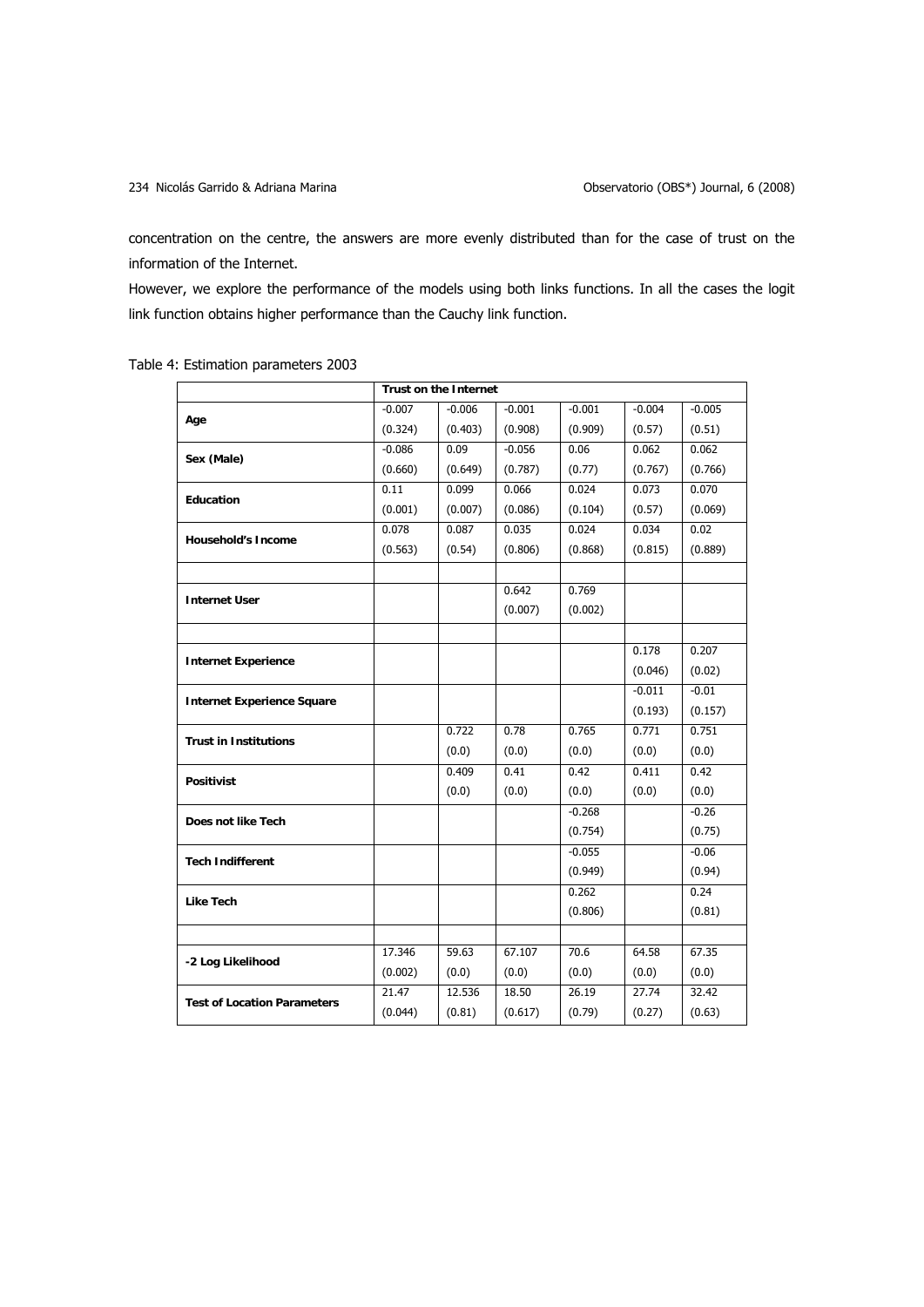| Table 5: Estimation parameters 2005 |  |
|-------------------------------------|--|
|-------------------------------------|--|

|                                    | Trust on the Internet |          |          |          |          |          |
|------------------------------------|-----------------------|----------|----------|----------|----------|----------|
| Age                                | $-0.024$              | $-0.026$ | $-0.018$ | $-0.016$ | $-0.021$ | $-0.02$  |
|                                    | (0.001)               | (0.001)  | (0.036)  | (0.061)  | (0.011)  | (0.021)  |
| Sex (Male)                         | $-0.158$              | $-0.094$ | $-0.172$ | $-0.180$ | $-0.158$ | $-0.183$ |
|                                    | (0.479)               | (0.698)  | (0.486)  | (0.475)  | (0.524)  | (0.468)  |
| Education                          | 0.031                 | 0.078    | 0.04     | 0.025    | 0.049    | 0.033    |
|                                    | (0.313)               | (0.042)  | (0.323)  | (0.541)  | (0.223)  | (0.419)  |
| Household's Income                 | 0.440                 | 0.268    | 0.158    | 0.169    | 0.167    | 0.178    |
|                                    | (0.002)               | (0.091)  | (0.332)  | (0.304)  | (0.305)  | (0.277)  |
|                                    |                       |          |          |          |          |          |
| <b>Internet User</b>               |                       |          | 0.921    | 0.971    |          |          |
|                                    |                       |          | (0.002)  | (0.001)  |          |          |
|                                    |                       |          |          |          |          |          |
| <b>Internet Experience</b>         |                       |          |          |          | 0.231    | 0.241    |
|                                    |                       |          |          |          | (0.012)  | (0.01)   |
| <b>Internet Experience Square</b>  |                       |          |          |          | $-0.015$ | $-0.015$ |
|                                    |                       |          |          |          | (0.072)  | (0.068)  |
| <b>Trust in Institutions</b>       |                       | 1.085    | 1.16     | 1.173    | 1.129    | 1.141    |
|                                    |                       | (0.0)    | (0.0)    | (0.0)    | (0.0)    | (0.0)    |
| Positivist                         |                       | 0.612    | 0.621    | 0.611    | 0.607    | 0.592    |
|                                    |                       | (0.0)    | (0.0)    | (0.0)    | (0.0)    | (0.0)    |
| Does not like Tech                 |                       |          |          | 0.512    |          | 0.635    |
|                                    |                       |          |          | (0.490)  |          | (0.389)  |
| Tech Indifferent                   |                       |          |          | 0.788    |          | 0.856    |
|                                    |                       |          |          | (0.295)  |          | (0.253)  |
| Like Tech                          |                       |          |          | 0.195    |          | 0.252    |
|                                    |                       |          |          | (0.822)  |          | (0.77)   |
|                                    |                       |          |          |          |          |          |
| -2 Log Likelihood                  | 29.042                | 91.179   | 100.68   | 100.51   | 98.479   | 98.252   |
|                                    | (0.0)                 | (0.0)    | (0.0)    | (0.0)    | (0.0)    | (0.0)    |
| <b>Test of Location Parameters</b> | 13.339                | 19.84    | 23.98    | 35.315   | 32.125   | 45.21    |
|                                    | (0.345)               | (0.342)  | (0.29)   | (0.359)  | (0.12)   | (0.14)   |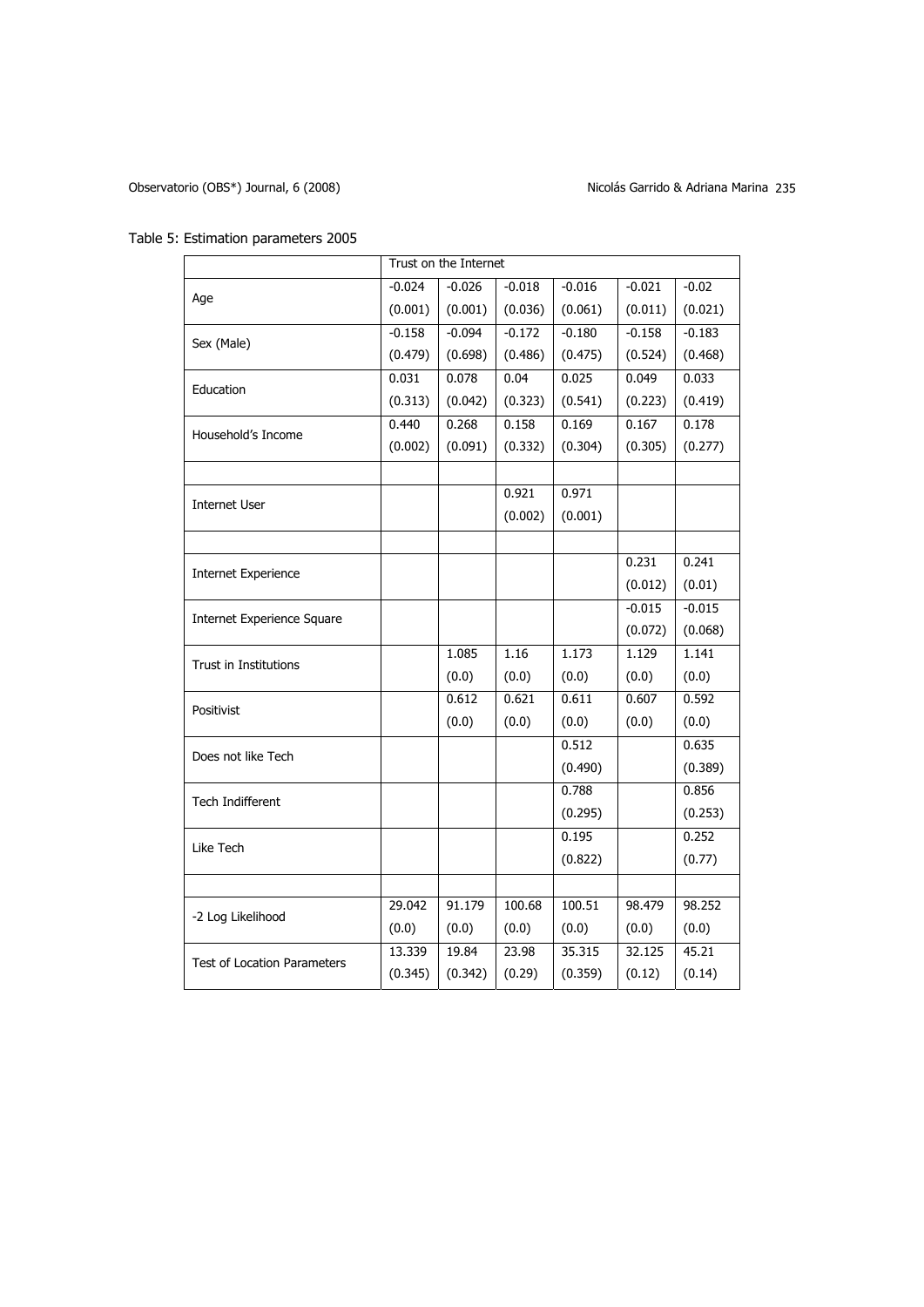## **Analysis of the results**

The general significativity of the model is good. The likelihood test for both years, in almost all the cases is significative. Therefore the variables that we use in the model contribute to explain the trust on information. In all the cases, for the two years, the last line of both tables shows that the differences between the opinions of people about the trust on the information might not be significative.

Notice that almost for both years the age and the sex of the individuals is not significant. They do not contribute to explain people's trust on Internet. Only the age of individuals for year 2005 is significative and negative.

Education is significative for some specifications and with positive sign, indicating that the higher the education, the higher the trust on internet. However, the significativity disappear when we introduce internet experience and the preferences for technologies.

Household's income maintain a positive sign, although it loss significativity as compared to the results obtained when we explain the trust of people on internet's information. The trust on internet increases with household's income. In the assessment of this proposition we have to take into account that it is not statistically significative.

Trust on Institutions and whether the interviewed person is user or not of Internet are relevant variables to explain individual opinion about internet. Both are positive and significative, independently of the specification.

Notice that individual technology preferences has the correct signs. Less technophobe an individual lower is his trust on Internet. However, in all the cases this parameters are not significative, therefore we can not assure that this is a causal effect.

Last but not least, we did not find again in year 2005 evidence of the "certainty trough" mentioned in McKenzie (1999) for the trust on internet. The coefficient of the square experience is negative. This shows evidence that people who have little or vast experience in the use of Internet seem to feel more uncertain about the net than those who have average level. However, the significativity of our estimations are not high in all the cases, therefore this is not definitive evidence.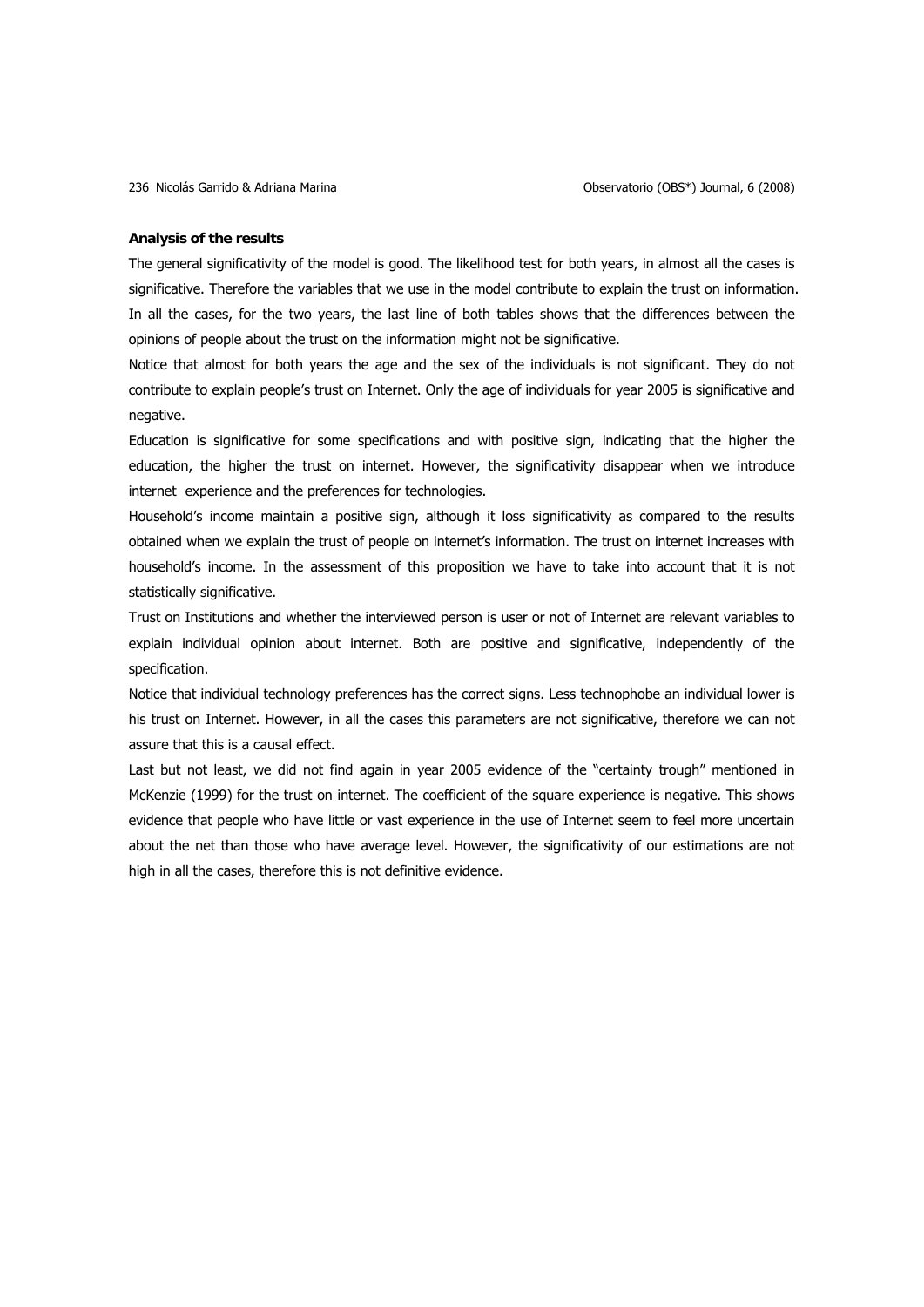### **Summary of the econometric results**

There are many interesting results coming out of our explorations of the both concepts of trust related to Internet: trust on the information and trust on Internet itself measure as the trust on the people leading Internet.

First, neither age nor sex plays a definitive role explaining the concepts of trust that we have used in our specifications. This result suggests that the trust on Internet is independently of demographic characteristics. Therefore, the cybertrust of the society might be the result of the cultural interaction. In another words, cybertrust is constructible within a society.

On the positive side, we found that both variables, experience in the use of Internet and trust in institutions, are key factors to explain why people trust Internet and make use of the information it provides.

As regards **Education** and **Household's Income** they are sign consistent but there are caveats related to their significativity. The sign consistency indicates that the higher the education and household's income, the more accurate and reliable is the opinion of people on Internet information and the more is their trust on Internet.

We believe that education not only spreads technical knowledge to students but it also teaches them rules of behavior that foster order and confidence among the members of a society. This contributes to fight against the uncertainty they feel about people they are not familiar with.

The previous reasoning can be extended to understand why people trust or not institutions. In 1[9](#page-14-0)73<sup>9</sup>, Richard Cole tries to identify the variables that determine the political trust. He finds out that the level of education fostered the level of trust in government. These findings are not surprising at all. Actually, Dahl states that trust is a fundamental seed to create organizations through which citizens can promote their goals.

Taking into account the ideas above mentioned, we conclude that education fosters trustworthiness in Internet, which is a hand-made product of our modern society. Actually net is just a modern way to meet people we are not acquaintance with. But for the social rules fostered by education, uncertainty would undermine every expected human relationship of any kind either personal or commercial.

Finally, would expect to find a low level of trust both in the information available on Internet and in Internet itself in countries whose institutions are not perceived as trustful by the voters. Those who cannot trust political institutions will rarely trust unknown people on the net they cannot even give a glance to.

<span id="page-14-0"></span> 9 Cole Richard; Towards a Model of Political Trust : A casual Analysis; American Journal of Political Science; 1973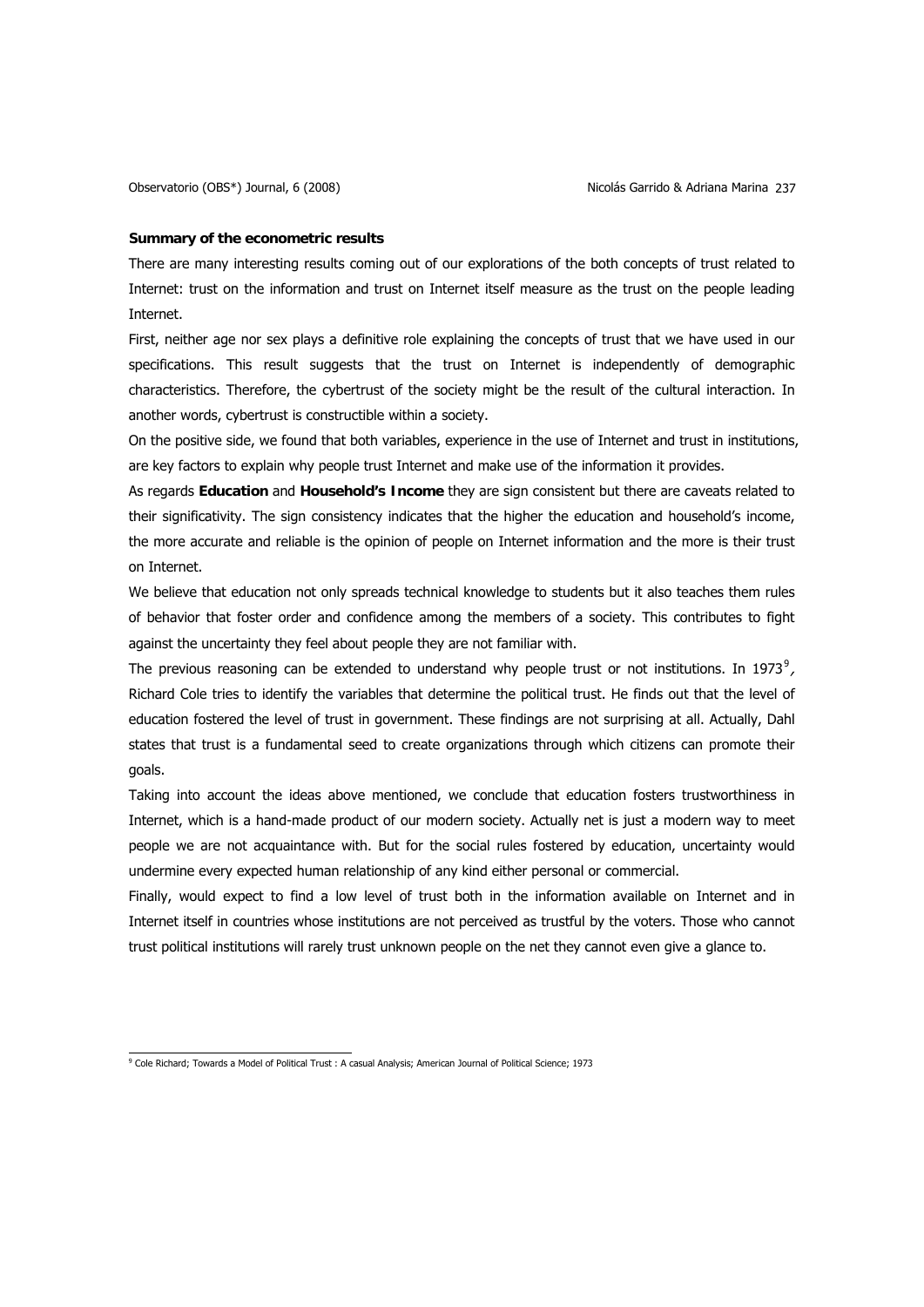## **A Simple Cyber trust-Index**

Based on the results provided by the previous econometric analysis we move one step further. Although there is no strong relation between trust in the information provided by the Internet and Internet itself, it is an undisputed fact that an individual making commercial transactions trusts the net. Nobody can deny that he must trust the information available on he web site through which he is purchasing. However, the individual should feel confident about the whole net; this also includes being sure that his personal information will be kept secret and that his computer will not get damaged after doing his shopping either. From now on, we will refer to this as cyber trust.

We therefore believe that a simple measure that captures cyber trust in a certain country is the ratio of number of users that make commercial transactions in Internet out of the number of people who have access to Internet.

It could be argued that someone just making use of a computer connected to internet may trust the information available. However, he does not feel safe enough to enter his personal necessary to execute commercial transactions through the net, and this is the difference we want to capture with our index. Thus, the **Cyber trust-Index** is computed as,

$$
I_1 = \frac{B}{U}
$$

where B is the number of buyers and U the number of people who have access to Internet. According to the definition of buyer and the definition of Internet user the index takes values between cero and one. A simple case occurs if an individual declares that he makes shopping through Internet, for instance his secretary buys for him through Internet airplane tickets, but he declares himself as a non Internet user. However, this man has access to the net.

This **Cyber trust-Index** has caveats:

- 1. it is biased toward countries offering a better Internet commercial infrastructure,
- 2. it is too simple and,
- 3. although it captures trust in a very narrow sense the trust the users have to shop on Internetthis is a very good proxy.

However, the index has some advantages:

- 1. it is simple;
- 2. the data to compute it can easily be obtained to compare the valves across Countries,
- 3. although is not the best index, it is still meaningful;
- 4. It captures cyber-trust among users and non-users.
- 5. it enables to compare results among countries.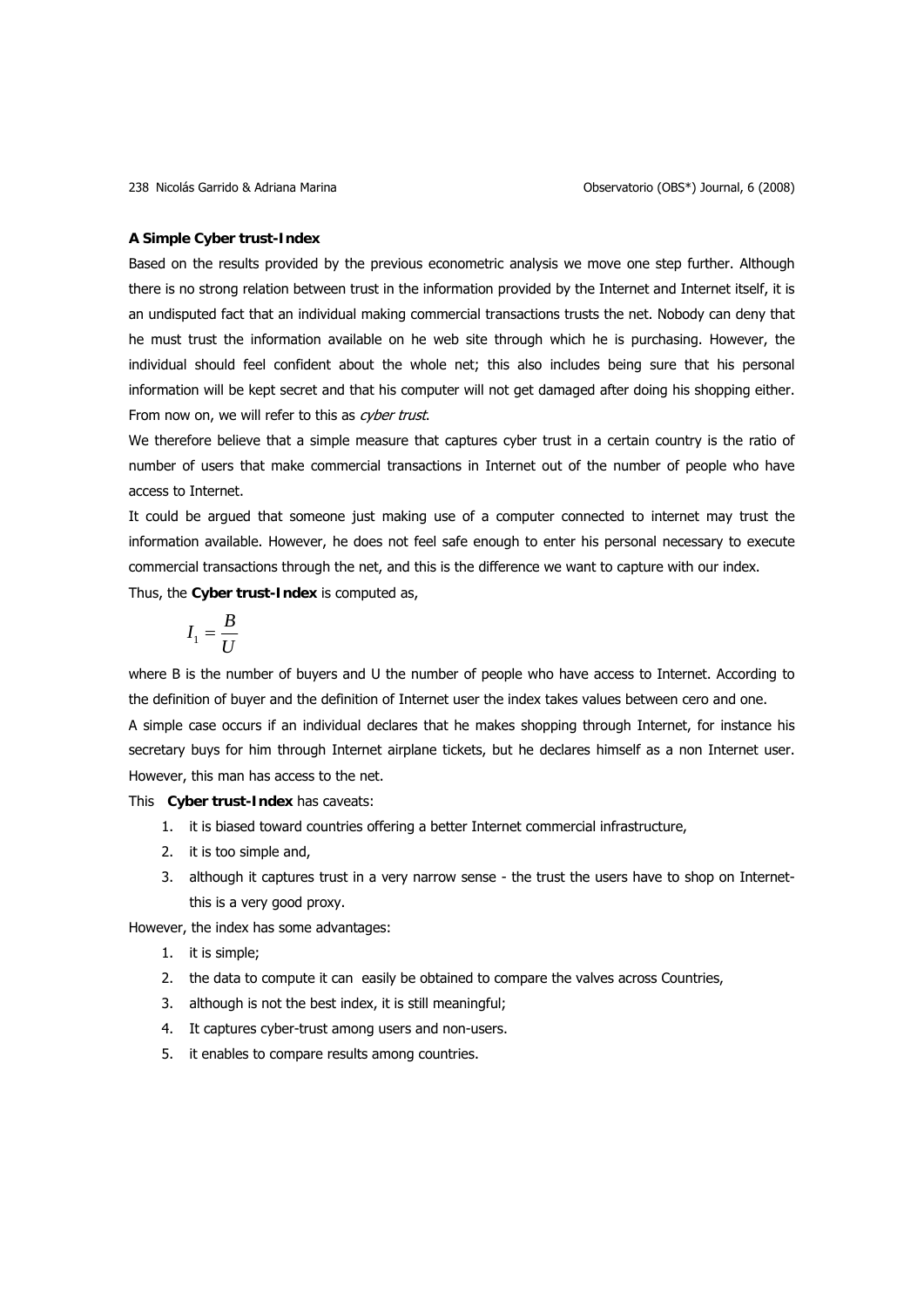When the index is compared against the proportion of internet users we obtain the bidimensional table presented in [Table 6](#page-16-0) which makes a classification of different type of economies.

|              | (high, low)                        | (high, high)                     |
|--------------|------------------------------------|----------------------------------|
|              | These countries need strategies    | These countries lead Internet    |
|              | to develop the trust on Internet.  | development.                     |
|              | They have a very high potential,   |                                  |
|              | although it has to be developed.   |                                  |
| Internet Use | (low, low)                         | (low, high)                      |
|              | Countries where few people use     | Countries where Internet does    |
|              | Internet and<br>few<br>trust<br>on | not have a widespread use, but   |
|              | shopping<br>Internet to<br>make    | people trust on it to make       |
|              | through it.                        | commercial transactions. It is a |
|              |                                    | country with a high potential.   |
|              | Cyber Trust $(I_1)$                |                                  |

<span id="page-16-0"></span>Table 6: Classification according to proportions of users and the trust index.

According to the data availability we compute the index values for twelve countries: USA, Sweden, South Korea, UK, Japan, Singapore Germany, Spain, Monaco, Italy, Taiwan and Hungary. In [Figure 4](#page-17-0) we present the distribution of the countries into the representation of [Table 6](#page-16-0).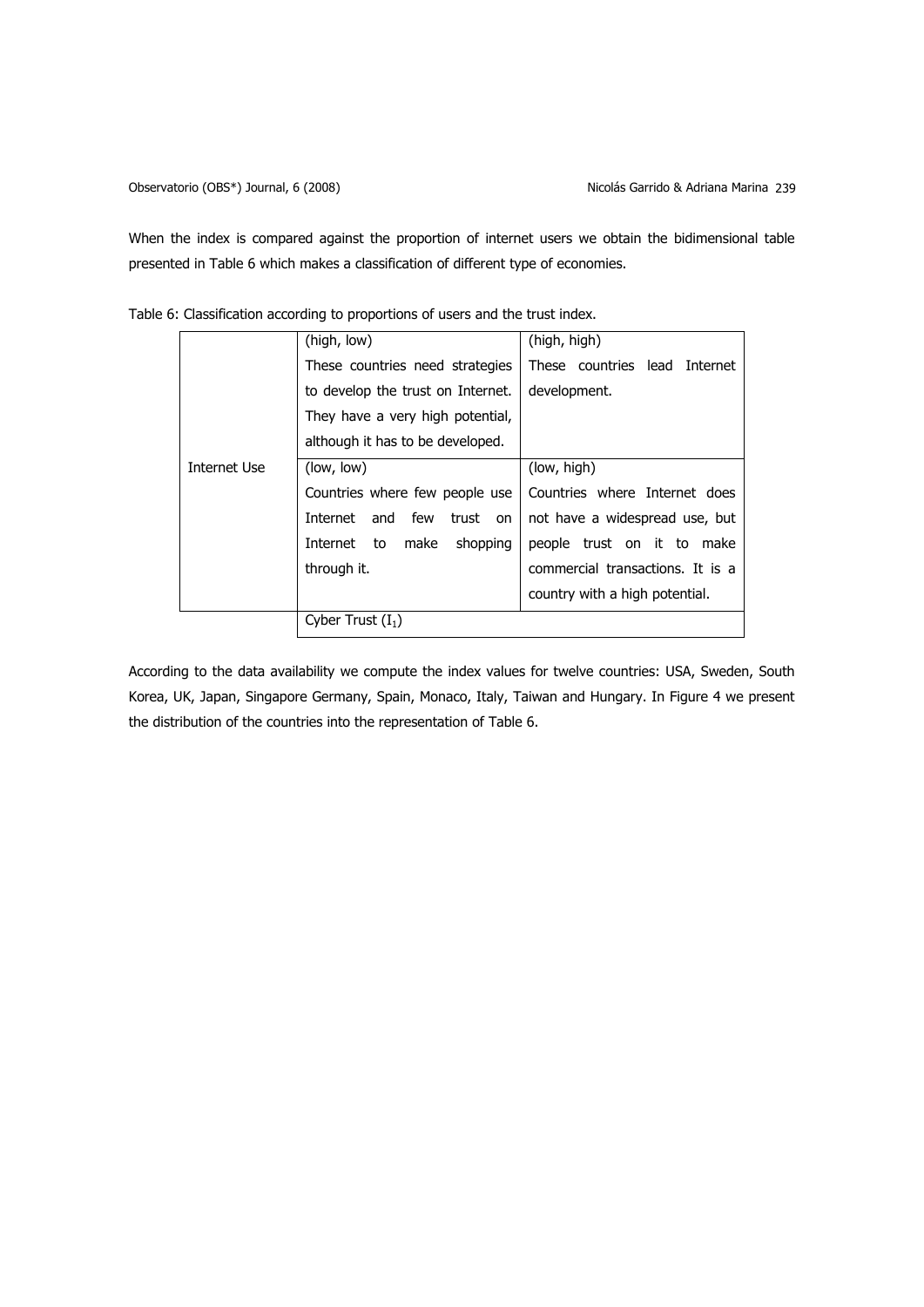<span id="page-17-0"></span>



Notice from Figure 4 that the results strengthen the conclusions obtained in the econometric analysis. The proportion of users and the cyber trust is higher in countries whose GDP per capita in higher and those whose institutions trustworthy. The United States is an excellent example and Hungary is the opposite case. As regards Spain, this country follows Hungary' s steps. The Spanish GDP per capital is rather low compared to the rest of the countries taken into account and the number of riots is one of the highest of the group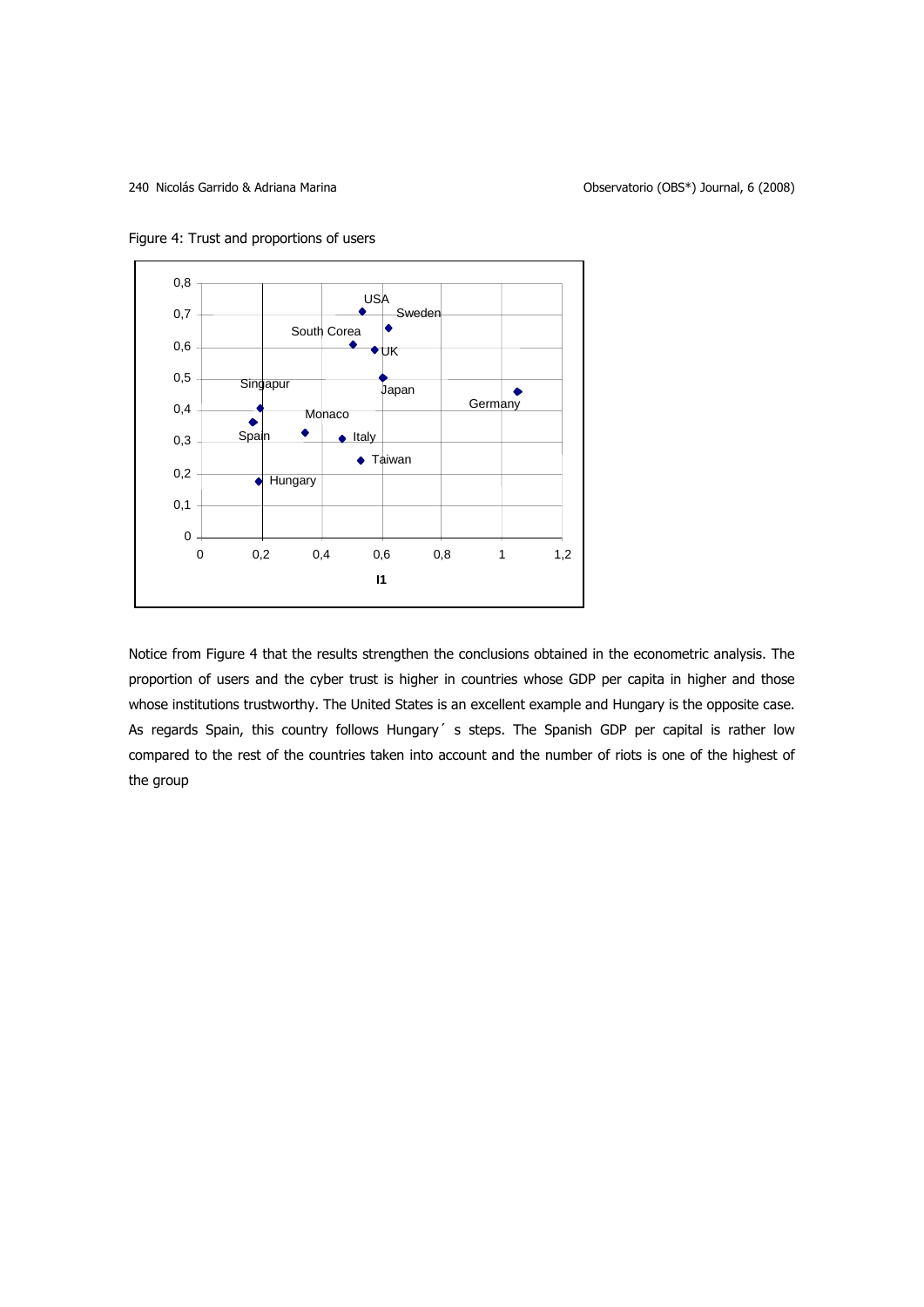| GDP per capita <sup>10</sup> | 2004   | <b>Country</b> | CPL <sup>11</sup> |
|------------------------------|--------|----------------|-------------------|
| Japan                        | 38,609 | Singapore      | 9,3               |
| <b>United States</b>         | 36,655 | Sweden         | 9,2               |
| Sweden                       | 28,858 | United Kingdom | 8,6               |
| United Kingdom               | 26,363 | Germany        | 8,2               |
| Singapore                    | 24,164 | <b>USA</b>     | 7,5               |
| Germany                      | 23,705 | Spain          | 7,1               |
| Italy                        | 19,352 | Japan          | 6,9               |
| Spain                        | 15,343 | Hungary        | 4,8               |
| Hungary                      | 5,413  | Italy          | 4,8               |
|                              |        | South Korea    | 4,5               |

| <b>Country</b> | $CPI^{11}$ |
|----------------|------------|
| Singapore      | 9,3        |
| Sweden         | 9,2        |
| United Kingdom | 8,6        |
| Germany        | 8,2        |
| <b>USA</b>     | 7,5        |
| Spain          | 7,1        |
| Japan          | 6,9        |
| Hungary        | 4,8        |
| Italy          | 4,8        |
| South Korea    | 4,5        |

Last but no least, Figure  $4^{12}$  $4^{12}$  $4^{12}$  shows that the majority of the countries are spread through the main diagonal of the scatter. This reinforces the intuition that as more the users of internet are, the greater is the trust on it. Other pattern that is present in the data, is the concentration of I1 when the proportion of Internet users is higher than 0.5. Below the proportion of 0.5, the trust is low and more widely spread.

## **Conclusions**

This paper has the purpose of finding out the variables that explain better the trust of individuals on Internet services. We use two measures of trust: people's reliability on information found on Internet and the perception of how trustworthy are the individuals who administrate Internet. Both measures capture different concepts of trust on the net. The last gives a general perception of trust on the services provided by the net whereas the former gives a measure of trust on a service on Internet.

Despite these differences, we found that education, household's income, the trust that individuals have on institutions in general and to be an internet user contribute positively to both concept of trust. Notice that it might be some endogenous effect between education, trust in institutions and internet use.

The results do not verify the certainty trough hypothesized by McKenzie, although they do not refute it. The evidences suggest that more possibilities the users have to use internet, higher is its trust on it. However,

<span id="page-18-0"></span> 10 GDP per capita is gross domestic product divided by midyear population. GDP is the sum of gross value added by all resident producers in the economy plus any product taxes and minus any subsidies not included in the value of the products. It is calculated without making deductions for depreciation of fabricated assets or for depletion and degradation of natural resources. Data are in constant 2000 U.S. dollars. Source: World Bank national accounts data, and OECD

<span id="page-18-1"></span>National Accounts data files.<br><sup>11</sup> The 2004 Corruption Perceptions Index, compiled at the University of Passau on behalf of Transparency International. For information on data and methodology please consult the press release and the framework document at www.transparency.org or ICGG.ORG<br><sup>12</sup> The case of Germany is special, because it presents a I1 higher than 1. Although we present a rationale for t

<span id="page-18-2"></span>case.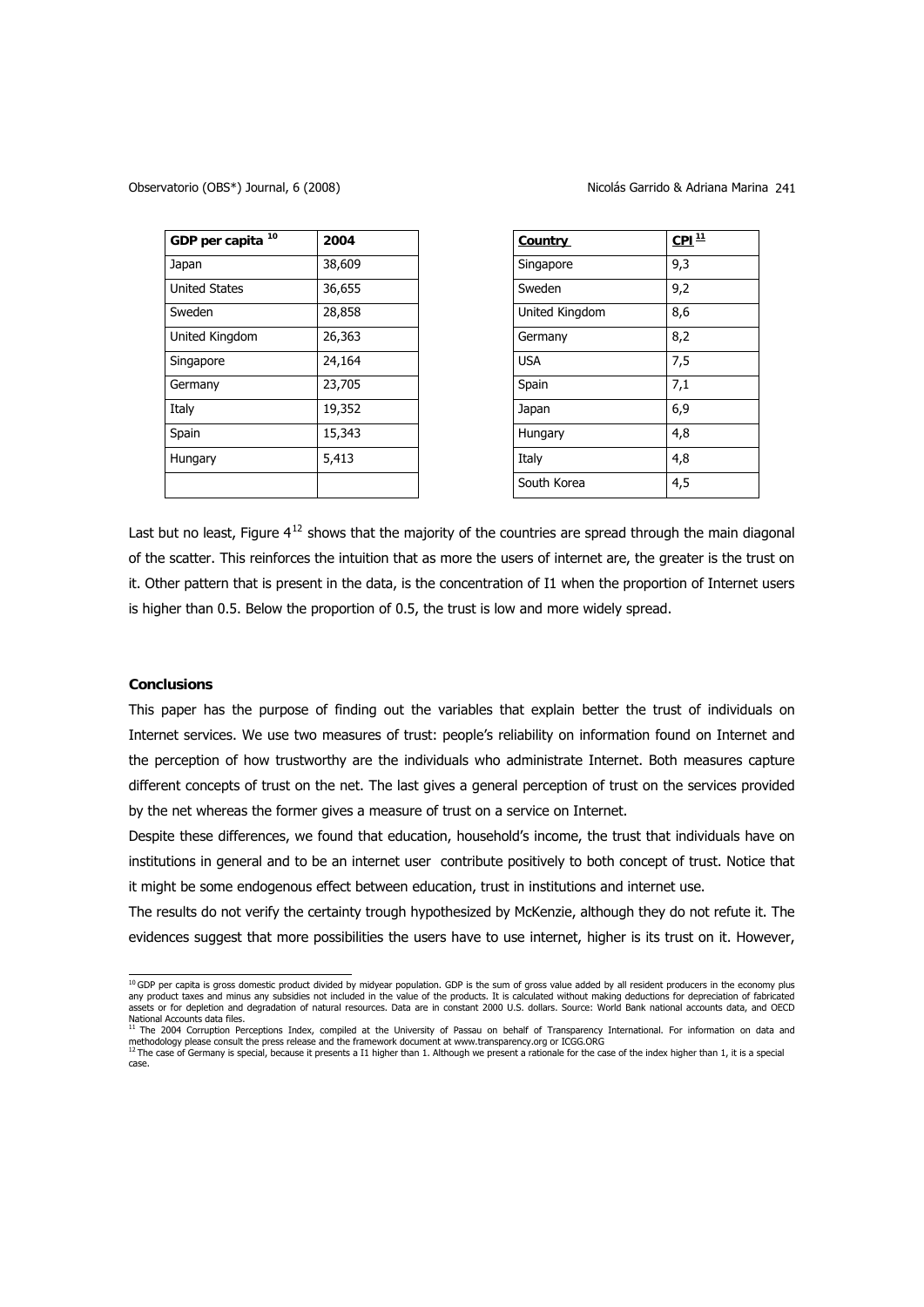the fact that people who trust on institutions in general are more ready to trust on Internet indicates that trust (at least in its very first steps) might be related to personalities, more than to demographic, social or economics characteristics.

Besides this, we found across countries, that higher the proportion of users, higher is the chance of finding user who trusts on Internet to make commercial transactions.

In conclusion, trust on Internet seems to be a developing process in societies. As more requirement and services are used through Internet, more trust on Internet people develop. It does not help to search on demographic characteristics the sources of explanations of trust (at least in this initial stages).

There is a remarkable degree of consistency in the concept of Trust across disciplines[1]; the critical components present in the different definitions found are confident expectations and a willingness to be vulnerable. In order for trust to exist, there must also be some risk. human interactions with the trusted party with secure identification, whether face-to-face or by any other means, was a precondition for trust to exist. Usually, the lack of the secure identification in most of the computer-mediated communications is a key technological paradigm to creation of trust between agents.

This paper has the purpose of finding out the variables that explain better the trust of individuals on Internet services. The carried out W.I.P survey carried out in 2003 and 2005 in Spain shows that individuals state a clear difference between trust in the global net and trust in the information available in it. The former is closely connected with a greater level of certainty or confidence and security of the Internet while the latter speaks for itself.

Despite these differences, we found that education, household's income, the trust that individuals have on institutions in general and to be an internet user contribute positively to both concept of trust. Notice that it might be some endogenous effect between education, trust in institutions and internet use.

Last but not least, the econometric results do not verify the certainty trough hypothesized by McKenzie, although they do not refute it. The evidences suggest that more possibilities the users have to use internet, higher is its trust on it. However, the fact that people who trust on institutions in general are more ready to trust on Internet indicates that trust (at least in its very first steps) might be related to personalities, more than to demographic, social or economics characteristics.

Finally, taking into account the difference above mentioned and the econometric results, it is an undisputed fact that an individual making commercial transactions trusts the net and the information available on he web site through which he is purchasing. We refer to this as cyber trust and therefore developed a Cyber trust-Index.

We calculated an index of cybertrust for a set of countries, according to data availability. The results suggest a possitive relatiship between cybertrust and the proportion of Internet users. Moreover we found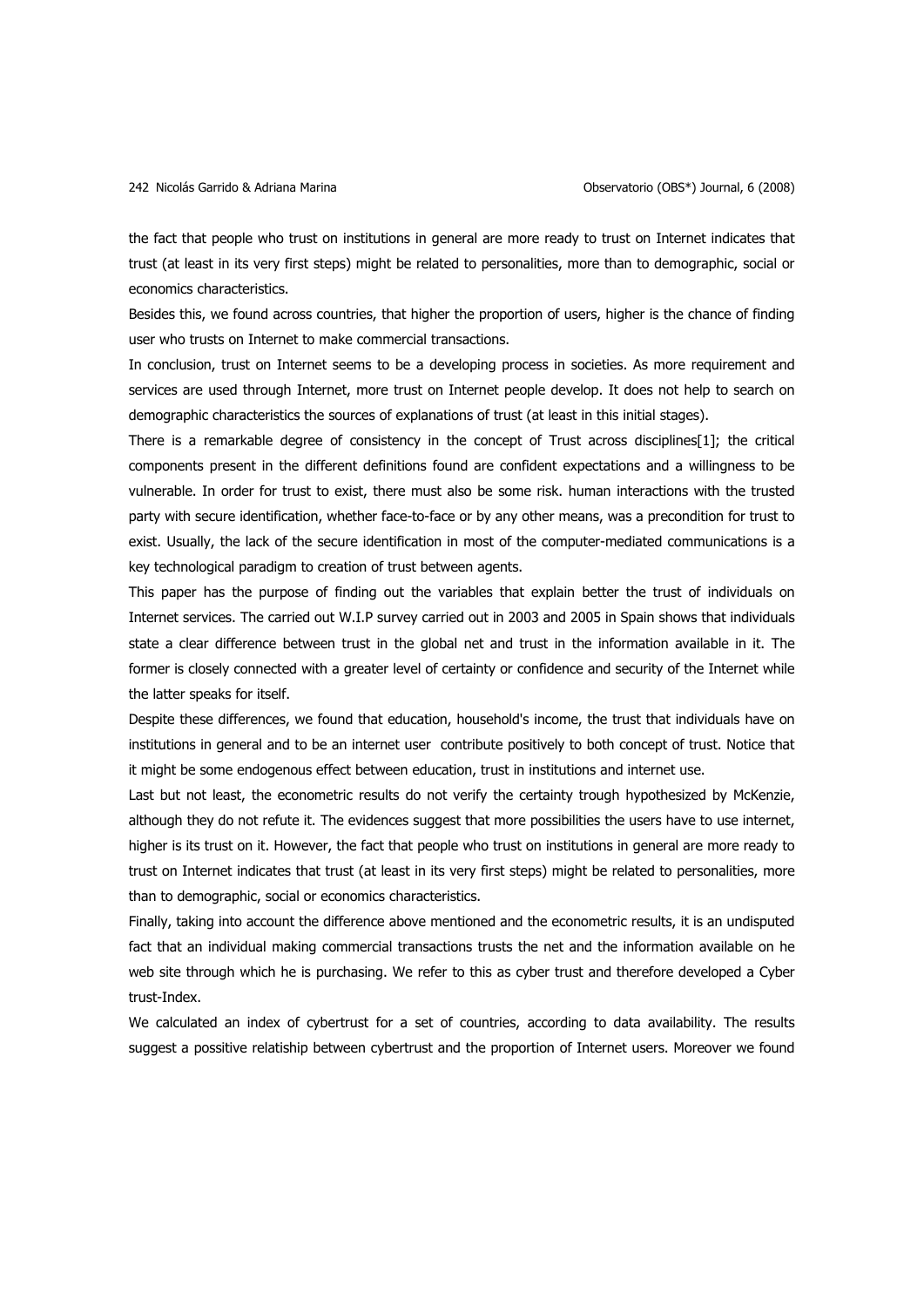that countries whose GDP per capita was higher and whose institutions were more trustworthy had higher level of trust an proportion of users.

# **Bibliography**

Dutton, William and Adrian Shepherd, (2003), "The Social Dynamics of Cyber trust: Confidence and Risk on the Internet", Oxford Internet Institute, [www.oii.ox.ac.uk.](http://www.oii.ox.ac.uk/)

Dutton, William and Guerra Gerardo (2003), "Economics of Trust in the Information Economy: Identity, Privacy and Security", Oxford Internet Institute, Research Report No. 1.

Castaldo, Sebastian (2002), "Meanings of Trust: a meta-analysis of Trust definitions", Sda. Bocconi University, Marketing Department.

Resnik, Paul, "Reputation Systems: Facilitating Trust in Internet Interactions", University of Michigan School of Information.

Mackenzei, D (1999), "The Certainty Trough. In W. Dutton Ed. Society On The Line, Oxford University Press: Oxford, Vol. 42, No. 2, (1980), pp.: 43-46.

McCullagh Peter (1980), "Regression Models for Ordinal Data", Journal of the Royal Statistical Society, Series B (Methodology), Vol. 42, No. 2, (1980), pp. 109-142.

Spearman Charles (1904), "The proof and measurement of association between two things.", American Journal of Psychology Vol. 15, (1904), pp. 72-101.

Cole, Richard L. (1973), "Toward a Model of Political Trust: A Casual Analysis", American Journal of Political Science, Vol. 17, No.4., pp 809-817.

Patashnik, Eric M. (1997), "Unfolding Promises: Trust Funds and the Politics of Precommitment"; Political Science Quarterly, Vol. 12, No. 3, pp. 431 – 452.